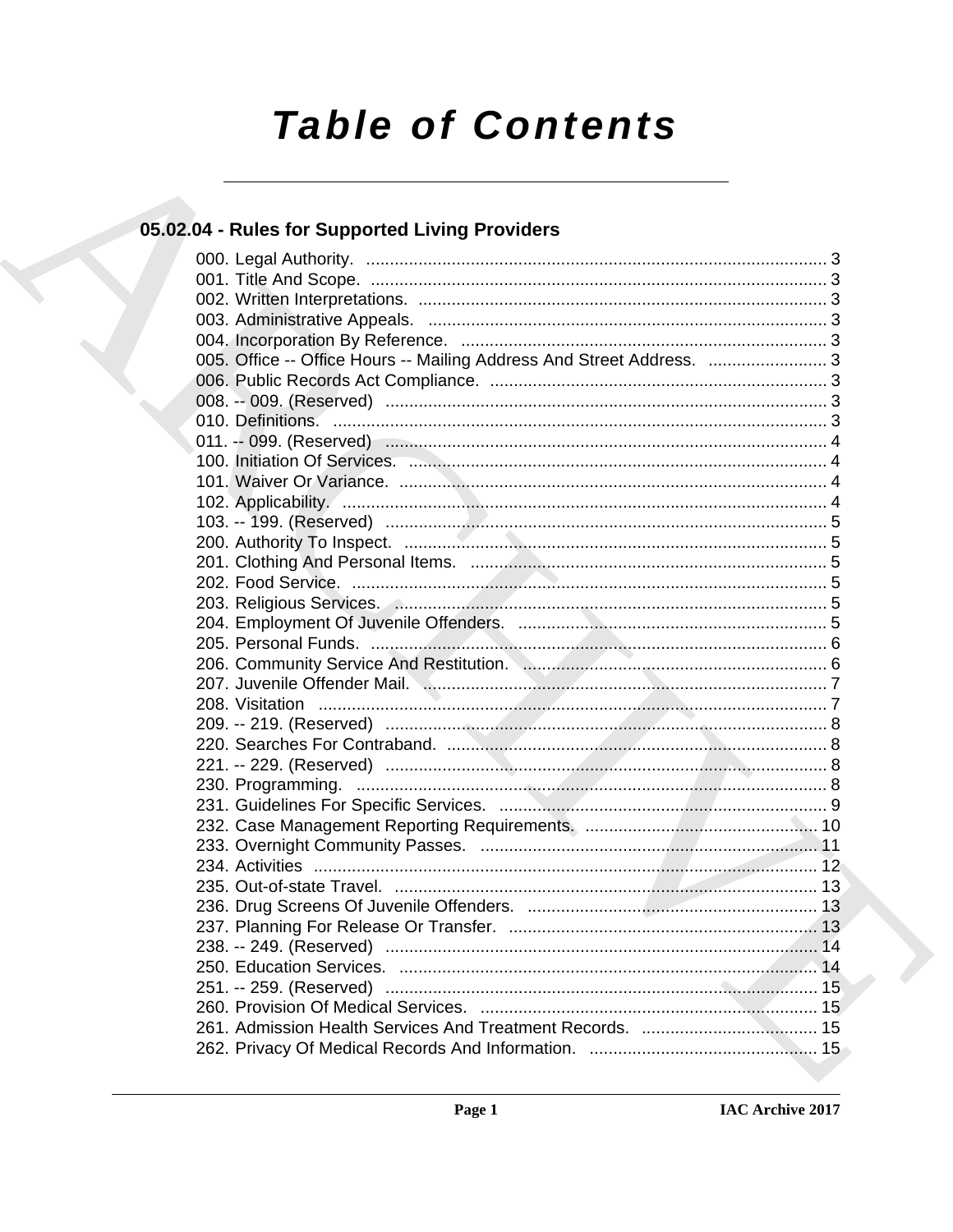### Table of Contents (cont'd)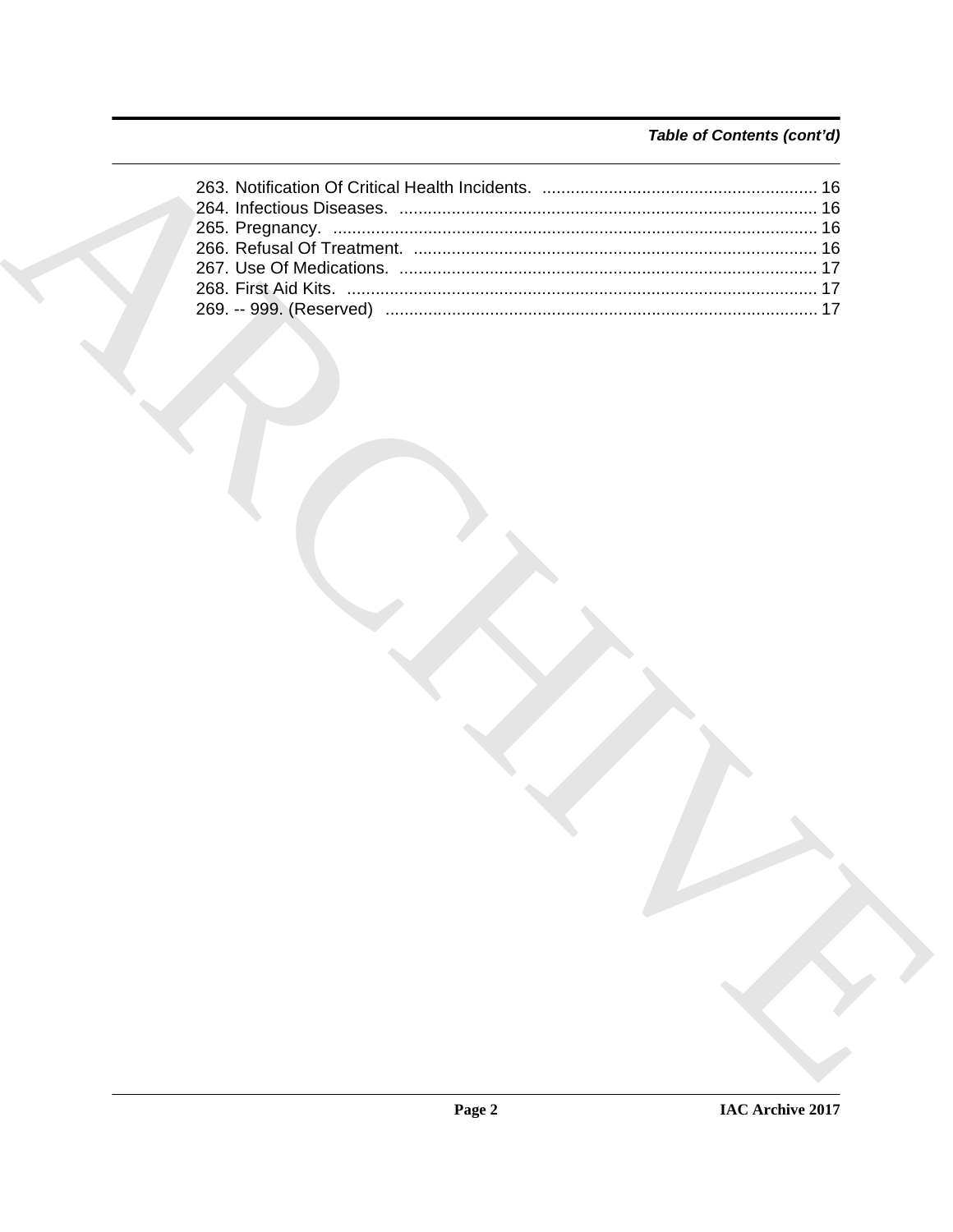#### **IDAPA 05 TITLE 02 CHAPTER 04**

#### <span id="page-2-16"></span>**05.02.04 - RULES FOR SUPPORTED LIVING PROVIDERS**

#### <span id="page-2-14"></span><span id="page-2-1"></span><span id="page-2-0"></span>**000. LEGAL AUTHORITY.**

**01. Section 20-504(10), Idaho Code**. Pursuant to Section 20-504(10), Idaho Code, the department shall establish minimum standards for the operations of all private residential and nonresidential facilities and programs which provide services to juvenile offenders committed to the department. (4-11-15) programs which provide services to juvenile offenders committed to the department.

<span id="page-2-17"></span>**02. Section 20-504(12), Idaho Code**. Pursuant to Section 20-504(12), Idaho Code, the department shall have authority to adopt such administrative rules pursuant to the procedures provided in Chapter 52, Title 67, Idaho Code, as are deemed necessary or appropriate for the functioning of the department and the implementation and administration of the Juvenile Corrections Act. (4-11-15) and administration of the Juvenile Corrections Act.

<span id="page-2-15"></span>**03. Interstate Compact on Juveniles**. By the provisions of Sections 16-1901, et seq., Idaho Code, the "Interstate Compact on Juveniles," the department is authorized to promulgate rules and regulations to carry out more effectively the terms of the compact.

#### <span id="page-2-20"></span><span id="page-2-2"></span>**001. TITLE AND SCOPE.**

<span id="page-2-22"></span>**01. Title**. These rules shall be cited as IDAPA 05.02.04, "Rules for Supported Living Providers," <br>5. Title 02. Chapter 04. (4-11-15) IDAPA 05, Title 02, Chapter  $\overline{04}$ .

<span id="page-2-21"></span>**Scope**. These rules are established to ensure that the juvenile corrections system in Idaho will be consistently based on the following principles: accountability; community protection; and competency development. These rules apply to providers of supported living that coordinate needed treatment services identified in individual service implementation plans. (4-11-15)

#### <span id="page-2-23"></span><span id="page-2-3"></span>**002. WRITTEN INTERPRETATIONS.**

In accordance with Section 67-5201(19)(b)(iv), Idaho Code, this agency has written statements which pertain to the interpretations of these rules. The document is available for public inspection and copying at cost at the Idaho Department of Juvenile Corrections, 954 W. Jefferson St., P.O. Box 83720, Boise, Idaho 83720-0285. (4-11-15)

#### <span id="page-2-10"></span><span id="page-2-4"></span>**003. ADMINISTRATIVE APPEALS.**

This chapter does not provide for appeal of the administrative requirements for providers. (4-11-15)

#### <span id="page-2-13"></span><span id="page-2-5"></span>**004. INCORPORATION BY REFERENCE.**

There are no documents incorporated by reference into these rules. (4-11-15)

#### <span id="page-2-18"></span><span id="page-2-6"></span>**005. OFFICE -- OFFICE HOURS -- MAILING ADDRESS AND STREET ADDRESS.**

**CHAPTER 04**<br> **CHARCHIVE CONSULTS:**<br> **CHARCHIVE CONSULTS:**<br> **CHARCHIVE CONSULTS:**<br> **CHARCHIVE CONSULTS:**<br> **CHARCHIVE CONSULTS:**<br> **CHARCHIVE CONSULTS:**<br> **CHARCHIVE CONSULTS:**<br> **CARCHIVE CONSULTS:**<br> **CARCHIVE CONSULTS:**<br> **C** The Idaho Department of Juvenile Corrections is located at 954 W. Jefferson St., Boise, Idaho 83720-0285. Business hours are typically 8 a.m. to 5 p.m., Monday through Friday, excluding holidays. Mail regarding the Idaho Department of Juvenile Corrections' rules should be directed to 954 W. Jefferson St., P.O. Box 83720, Boise, Idaho 83720-0285. The telephone number of the office is (208) 334-5100 and the telecommunications relay service of the office is 1 (800) 377-1363 or 711. The facsimile number of the office is (208) 334-5120. (4-11-15)

#### <span id="page-2-19"></span><span id="page-2-7"></span>**006. PUBLIC RECORDS ACT COMPLIANCE.**

The records associated with the providers are juvenile records of the Idaho Department of Juvenile Corrections, and are subject to the Idaho Public Records Act, Title 74, Chapter 1, Idaho Code. (4-11-15)

#### <span id="page-2-8"></span>**008. -- 009. (RESERVED)**

#### <span id="page-2-9"></span>**010. DEFINITIONS.**

<span id="page-2-12"></span><span id="page-2-11"></span>**01. Education Plan**. A written plan for general education students outlining the coursework they will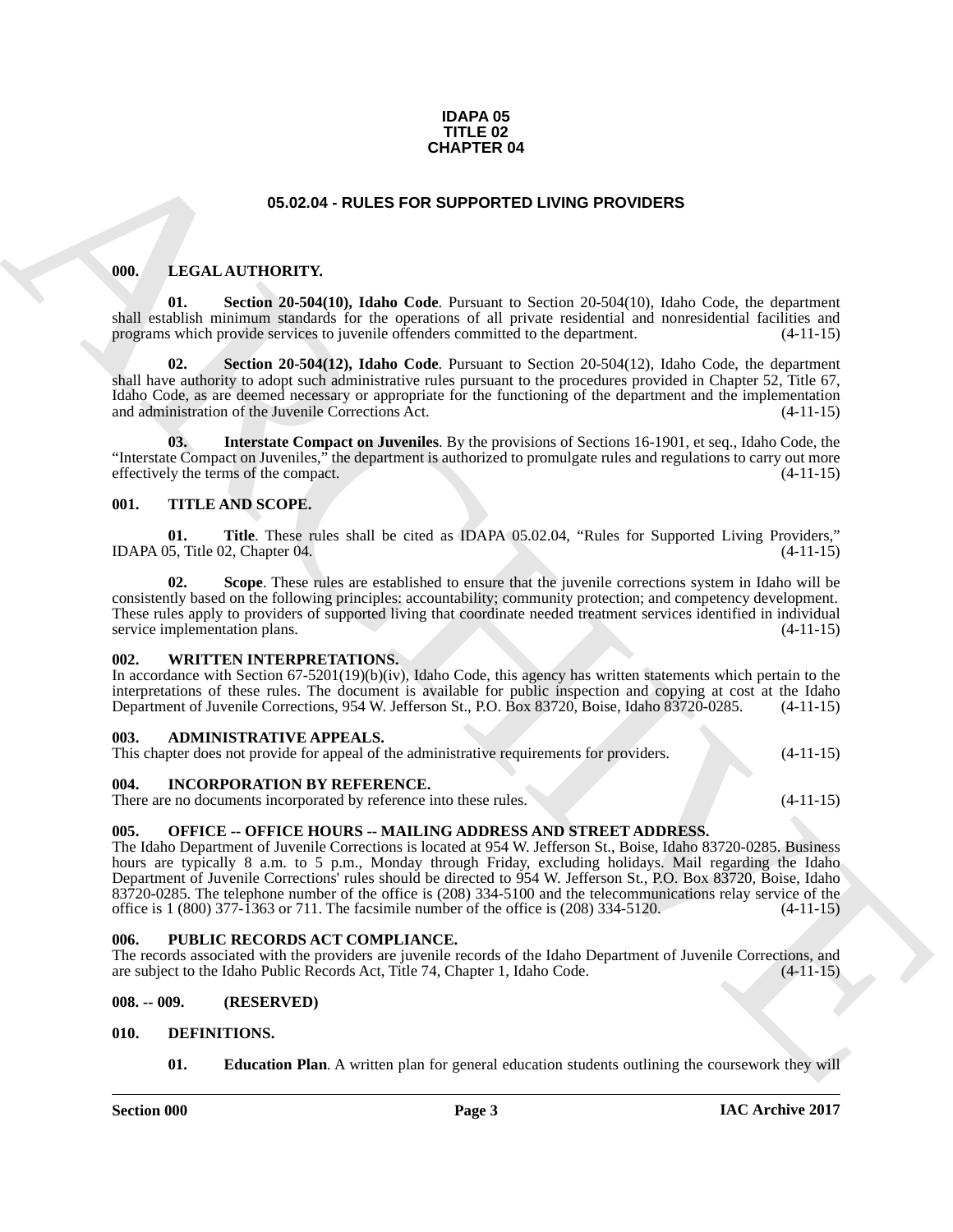complete each year towards meeting the Idaho Common Core Standards recommended coursework for their grade level based on assessed academic, emotional, developmental and behavioral needs, and competencies. Students qualifying for Individuals with Disabilities Education Act (IDEA) services will have an Individual Education Plan (IEP) in lieu of an education plan.  $(4-11-15)$ 

<span id="page-3-5"></span>**02. General Education Student**. A student who does not qualify for special education services under iduals with Disabilities Education Act (IDEA). (4-11-15) the Individuals with Disabilities Education Act (IDEA).

<span id="page-3-6"></span>**03. Health Services**. Including, but not limited to, routine and emergency medical, dental, optical,  $\omega$  obstetrics, mental health, or other related health service.  $(4-11-15)$ 

<span id="page-3-8"></span><span id="page-3-7"></span>**04.** Independent Living Services. Services that increase a juvenile offender's ability to achieve lence in the community. (4-11-15) independence in the community.

**Dependence of Alexander Concernent Conserner (E.G.) Rooms (and for Supposes)** and the subset of Alexander Conserner (E.G.) **Rooms (and F.C.) Rooms (and F.C.) Rooms (and F.C.) ARCHIVES** and **ARCHIVES** and **ARCHIVE 05. Individual Community Pass**. Any instance in which a juvenile offender leaves the residential treatment provider's facility for a planned activity, without direct supervision by at least one (1) residential treatment provider or department staff. Regular school or work attendance, regular participation in off-site treatment sessions or groups and other regular off-site activities specifically included in the service implementation plan or written reintegration plan and approved by the juvenile services coordinator are not included in this definition. Individual community passes include, but are not limited to: (4-11-15)

| а. | Day passes alone or with family or other, approved individuals; | $(4-11-15)$ |
|----|-----------------------------------------------------------------|-------------|
| b. | Day or overnight home visits;                                   | $(4-11-15)$ |
|    |                                                                 |             |

**c.** Recreational activities not otherwise approved as a part of a group activity; and  $(4-11-15)$ 

<span id="page-3-10"></span><span id="page-3-9"></span>**d.** Funeral leave. (4-11-15)

**06. Individual Education Plan (IEP)**. A written document (developed collaboratively by parents and school personnel) which outlines the special education program for a student with a disability and is based on assessed academic, emotional, developmental and behavioral needs, and competencies. This document is developed, reviewed, and revised at an IEP meeting at least annually. (4-11-15)

**07. Medical Health Professional**. An individual who meets the applicable state's criteria as a licensed  $\lambda$ , nurse practitioner, physician assistant, physician or the equivalent. (4-11-15) LPN, RN, nurse practitioner, physician assistant, physician or the equivalent.

<span id="page-3-11"></span>**08.** Privileged Mail. Mail between the juvenile offender and their attorneys, legal aid services, other agencies providing legal services to juvenile, or paraprofessionals having legitimate association with such agencies; judges and clerks of federal, state and county courts; public officials and their authorized representatives acting in their official capacities; and the communications with clergy of the juvenile's faith. (4-11-15)

#### <span id="page-3-0"></span>**011. -- 099. (RESERVED)**

#### <span id="page-3-12"></span><span id="page-3-1"></span>**100. INITIATION OF SERVICES.**

Juveniles are committed to the department under the provisions of the Juvenile Corrections Act (Sections 20-501 through 20-549, Idaho Code). (4-11-15)

#### <span id="page-3-13"></span><span id="page-3-2"></span>**101. WAIVER OR VARIANCE.**

Minimum program standards established herein shall apply to all services provided by the provider. Any waiver or variance from the standards stated in these rules must receive prior written approval from the department and must be attached as a formal amendment to the contract. (4-11-15)

#### <span id="page-3-4"></span><span id="page-3-3"></span>**102. APPLICABILITY.**

This chapter applies to providers of supported living that coordinate needed treatment services identified in individual service implementation plans. Supported living providers must also abide by IDAPA 05.02.01, "Rules for Residential Treatment Providers." (4-11-15)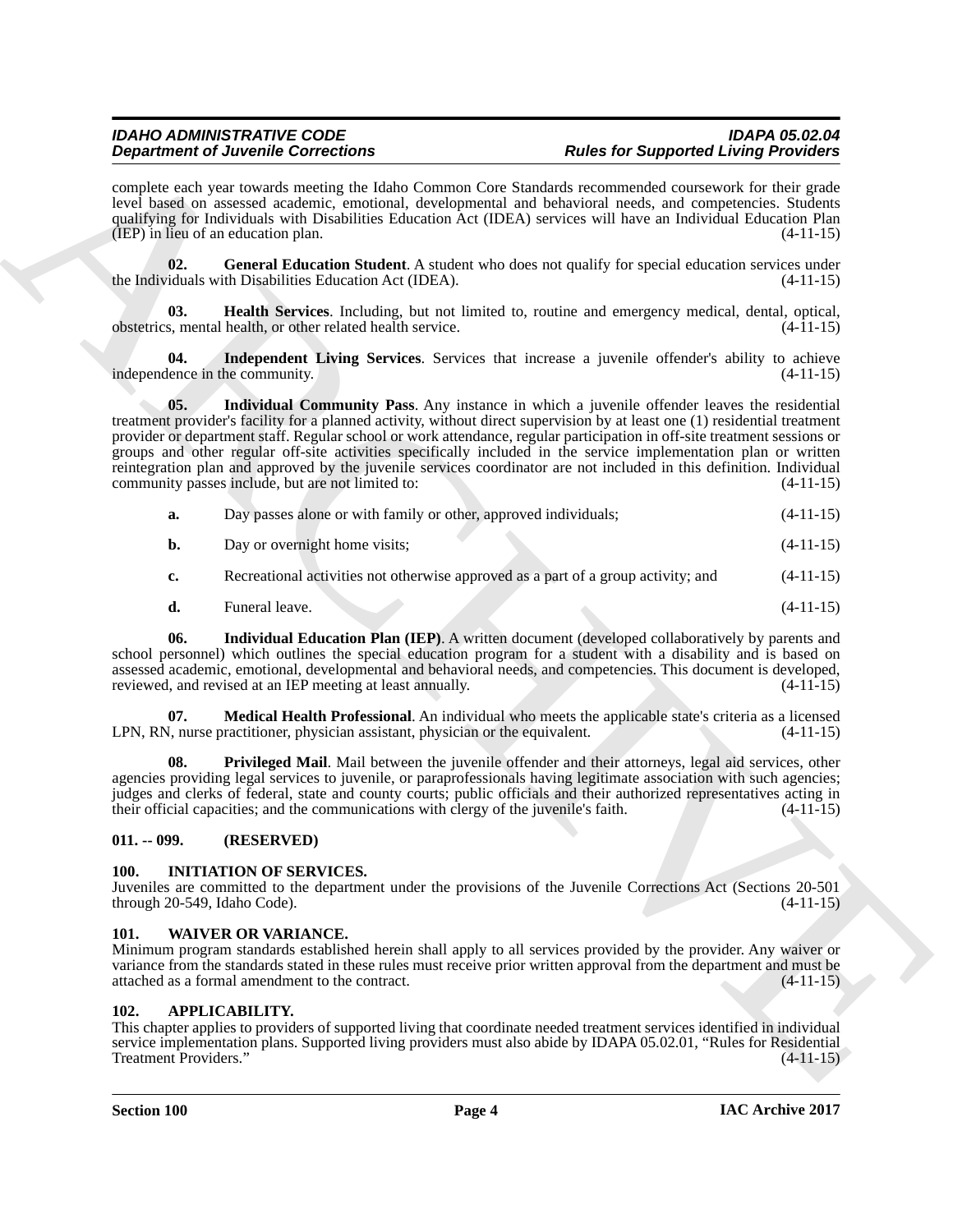<span id="page-4-0"></span>**103. -- 199. (RESERVED)**

#### <span id="page-4-6"></span><span id="page-4-1"></span>**200. AUTHORITY TO INSPECT.**

<span id="page-4-7"></span>**01. Inspections**. The department shall have the authority to conduct reviews of programs, program operations, juvenile offender placements, and facilities to ensure the provider's compliance with these rules. The provider shall cooperate with the department's review, and must provide access to the residence and all juvenile records for juveniles in department custody, as deemed necessary by the department. However, in order to more fully assess the operation of the program, aggregate data and information for all juveniles must be made available.

(4-11-15)

<span id="page-4-8"></span>**02.** Site Visit. A juvenile services coordinator or designee shall conduct a site visit of the residence occupancy by the juvenile offender. (4-11-15) prior to occupancy by the juvenile offender.

#### <span id="page-4-9"></span><span id="page-4-2"></span>**201. CLOTHING AND PERSONAL ITEMS.**

The supported living provider must ensure that the juvenile offender has sufficient clothing. The provider shall not require the juvenile offender to purchase clothing with the juvenile's personal funds unless the purchase is above and beyond the basic requirements of the provider. Any clothing purchased with the juvenile offender's personal funds must be documented. The provider will ensure the juvenile is provided proper care and cleaning of clothing in the juvenile offender's possession. All clothing and incidentals become the property of the juvenile offender upon release.  $(4-11-15)$ 

#### <span id="page-4-11"></span><span id="page-4-3"></span>**202. FOOD SERVICE.**

The supported living provider must ensure that the juvenile has sufficient food at all times. The provider shall not require the juvenile offender to purchase food with the juvenile's personal funds unless the purchase is above and beyond the basic requirements of the provider. Shopping, meal preparation, planning and proper nutrition must be part of the independent living skills. (4-11-15)

#### <span id="page-4-12"></span><span id="page-4-4"></span>**203. RELIGIOUS SERVICES.**

The provider must ensure that attendance at religious services is voluntary. No juvenile offender shall be required to attend religious services, and no juvenile offender shall be penalized for not attending nor given privileges for certain attendance. (4-11-15)

<span id="page-4-16"></span>**01. Voluntary Practice**. All juvenile offenders must be provided the opportunity to voluntarily practice their respective religions in a manner and to the extent that will not compromise the safety, security, emotional, or physical well-being of the juvenile offenders in the residence. (4-11-15)

<span id="page-4-13"></span>**02. Attendance**. Juvenile offenders must be permitted to attend religious services of their choice in the ity as long as community safety is ensured. (4-11-15) community as long as community safety is ensured.

<span id="page-4-14"></span>**03. Transportation**. The provider must, when reasonably possible, arrange transportation for those juvenile offenders who desire to take part in religious activities of their choice in the community. (4-11-15)

<span id="page-4-15"></span>**04.** Visits. Juvenile offenders must be permitted to receive visits from representatives of their e faiths. (4-11-15) respective faiths.

#### <span id="page-4-10"></span><span id="page-4-5"></span>**204. EMPLOYMENT OF JUVENILE OFFENDERS.**

**Department of Juvenile Connections**<br>
10.3 **Parts for Supported University Connections**<br>
10.3 **ARCHIVENTY VO INSERT CONNECT TIME INTERFERENCE CONNECT CONNECT CONNECT CONNECT CONNECT CONNECT CONNECT CONNECT CONNECT CONNECT 01. Employment**. If juvenile offender employment away from the program site is a part of the program, written policy and procedure must provide that program resources and staff time are devoted to helping employable juvenile offenders locate employment. The supported living provider must ensure that each employment opportunity meets all legal and regulatory requirements for juvenile employment. The juvenile offender's employer must be consulted at least monthly by the provider concerning the juvenile offender's work abilities and performance on the job-site. Additionally, the provider must make checks on the job-site at twice least monthly to ensure the juvenile offender is working under acceptable conditions, and must document these checks in the juvenile offender's monthly progress report. Under no circumstances should staff or the families of staff benefit financially, or otherwise,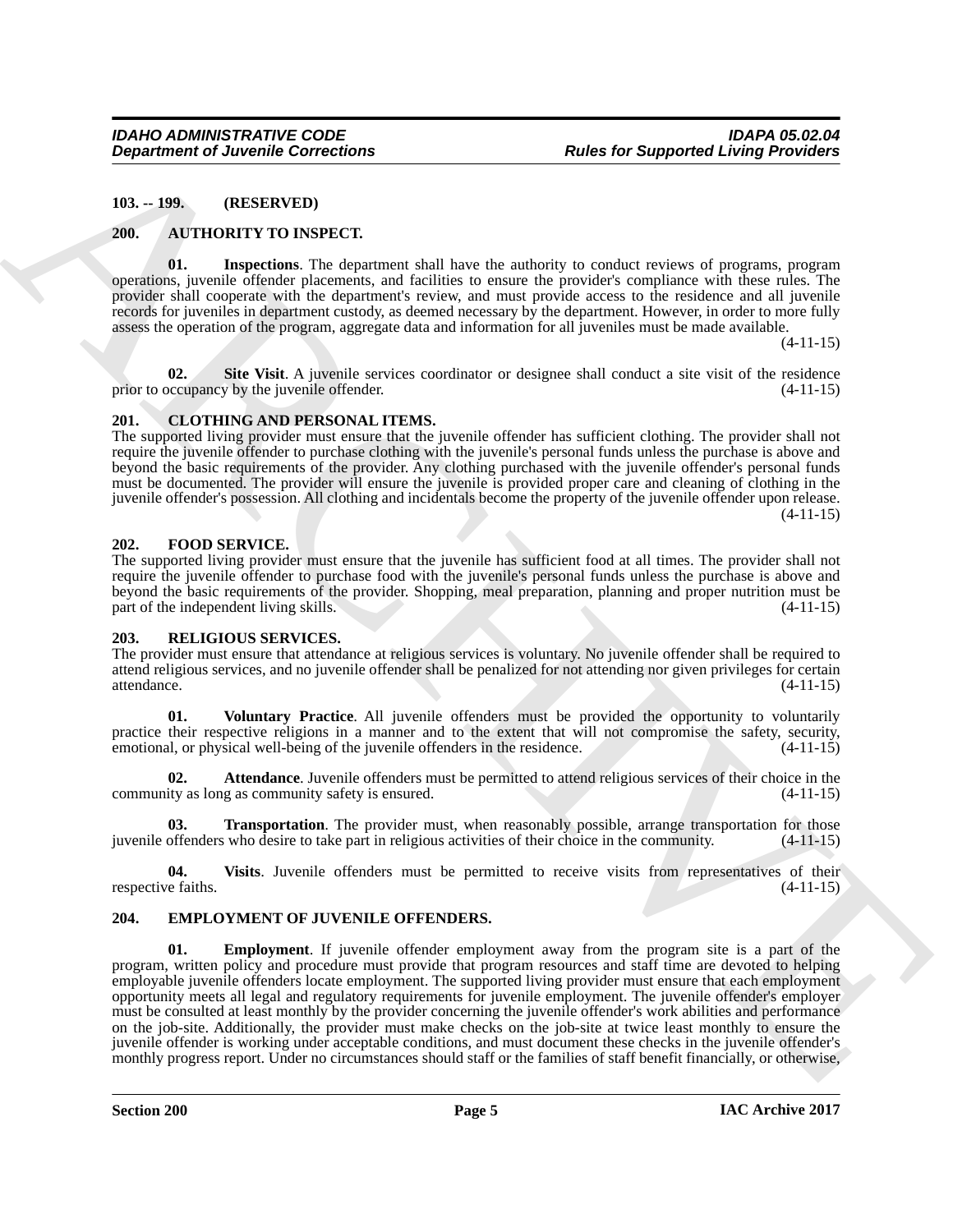<span id="page-5-3"></span>from work done by juvenile offenders in the program. Providers must make every reasonable effort to assure that each invenile offender's transportation to and from a job-site is safe. (4-11-15) each juvenile offender's transportation to and from a job-site is safe.

**Dependent of Alexandre Contents and Reputation For the form of the form of the specific of the specific studies of the specific of the specific of the specific of the specific of the specific of the specific of the speci 02. Employment Opportunities**. Every reasonable effort must be made to select employment opportunities that are consistent with the individual interests of the juvenile offender to be employed. Preference will be given to jobs that are related to prior training, work experience, or institutional training, and may be suitable for continuing post-release employment. Reasonable effort must be made to provide a juvenile offender with the highest paying job possible. Income earned by a juvenile offender must be handled consistent with Subsection 205.04 of these rules. (4-11-15) these rules.  $(4-11-15)$ 

#### <span id="page-5-4"></span><span id="page-5-0"></span>**205. PERSONAL FUNDS.**

<span id="page-5-5"></span>**01. Funds Handled by a Provider**. The provider will follow generally accepted accounting practices in managing personal funds of juvenile offenders and must be able to demonstrate appropriate measures of internal fiscal controls related to the juvenile's personal funds. (4-11-15)

**a.** The provider shall be required to deposit all personal funds collected for the juvenile offender in a public banking institution in an account in the juvenile's name. The provider must maintain a reconciled ledger showing each juvenile offender's deposits and withdrawals within the juvenile's account and copies of current bank statements. (4-11-15)

**b.** All withdrawals by a juvenile offender, or expenditures made on behalf of a juvenile offender by der, must be documented and reconciled to the juvenile offender's ledger monthly. (4-11-15) the provider, must be documented and reconciled to the juvenile offender's ledger monthly.

The provider must develop written procedures governing any limits to the amount of funds a may withdrawal from their personal funds. (4-11-15) juvenile offender may withdrawal from their personal funds.

**d.** The provider must not require juvenile offenders, parents, or guardians to pay for services and that are to be provided by the supported living provider. (4-11-15) supplies that are to be provided by the supported living provider.

**e.** There can be no commingling of juvenile personal funds with provider funds. Borrowing or unds between juvenile personal accounts is prohibited. (4-11-15) moving funds between juvenile personal accounts is prohibited.

<span id="page-5-7"></span>**02. Personal Funds Reporting Requirements**. A personal funds report must be submitted monthly to the juvenile services coordinator. The report must show a list of all juvenile offender account balances. The personal fund account is subject to review and audit by the department or its representatives at any time. Any discrepancies in juvenile offender accounts must be resolved by the supported living provider within five (5) business days of completion of the review. (4-11-15)

#### <span id="page-5-6"></span>**03. Juvenile Offenders with Earned Income**. (4-11-15)

**a.** The supported living provider is responsible for maintaining and accounting for any money earned by a juvenile offender. The provider must establish a written budget for a juvenile, as part of the service implementation plan, for the juvenile offender's use of these funds. There must be a plan for the priority use of the juvenile offender's earned income to pay court ordered restitution and a specific allocation for daily incidental expenses.  $(4-11-15)$ 

The provider must ensure that the juvenile offender save at least thirty percent (30%) of income to be deposited into the juvenile's personal funds account. The budget must specify the purpose for which the funds saved will be used for any unplanned expenses. (4-11-15) saved will be used for any unplanned expenses.

<span id="page-5-8"></span>**Transfer of Personal Funds**. If a juvenile offender is transferred to another program, the balance of the juvenile offender's funds must be given or mailed to the department's fiscal services within ten (10) business days and documented on the Provider Juvenile Check-Out Form supplied by the department, and on the final progress report.  $(4-11-15)$ 

#### <span id="page-5-2"></span><span id="page-5-1"></span>**206. COMMUNITY SERVICE AND RESTITUTION.**

**Section 205 Page 6**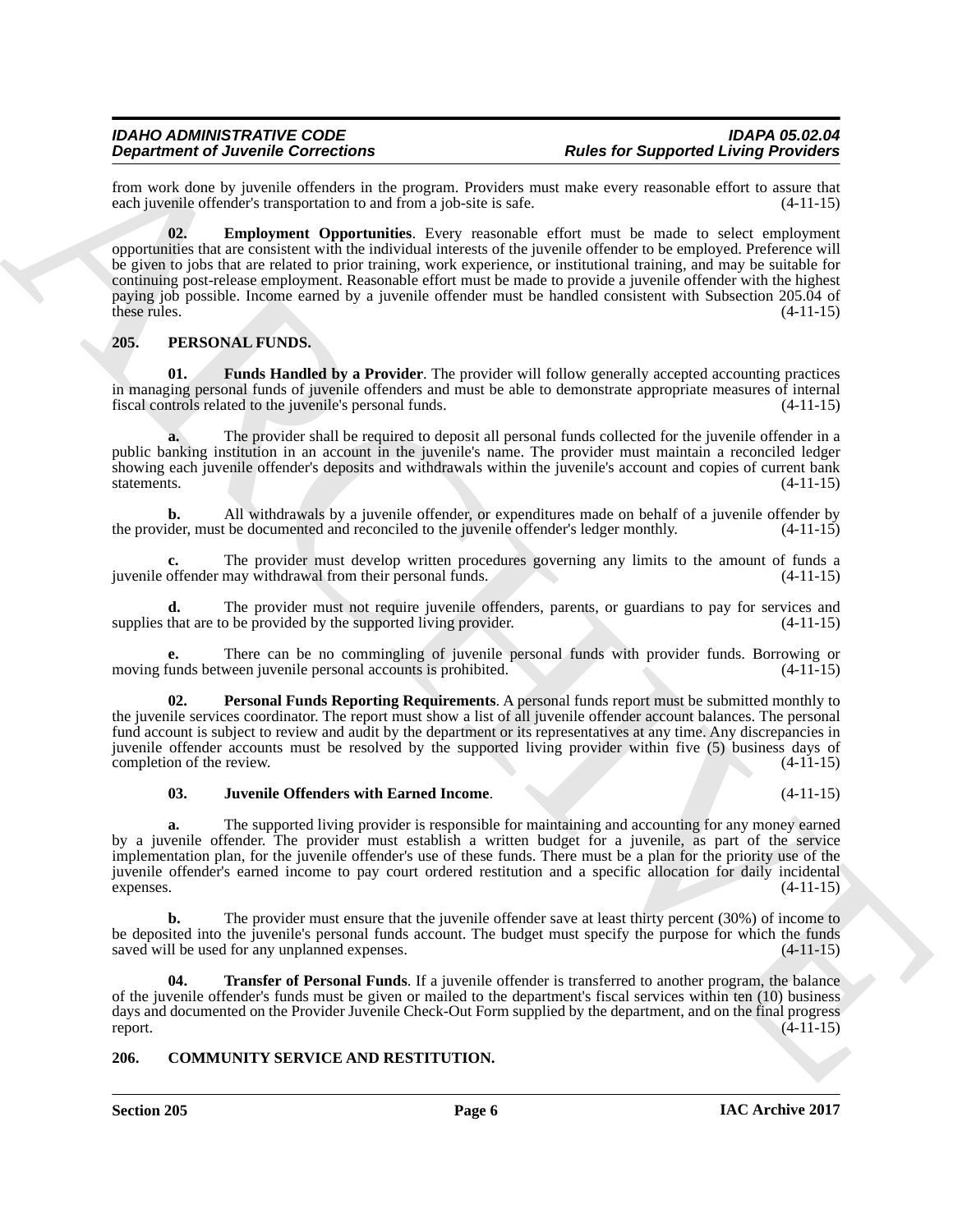<span id="page-6-2"></span>**01. Community Service**. Juvenile offenders may have court-ordered community service hours. The supported living provider must obtain prior approval from the juvenile probation officer to complete any courtordered community service hours while at the supported living provider. The provider shall be responsible for documenting approved community service hours and reporting the accumulation of completed hours in the juvenile offender's progress report. (4-11-15)

<span id="page-6-3"></span>**02. Court Ordered Restitution**. The provider must create a plan for the juvenile offender to submit a portion of a juvenile offender's personal funds or earned income for the payment of restitution as described in this section. The provider must work with the juvenile probation officer and juvenile services coordinator to determine the amount of restitution owed. When juvenile personal funds are available the provider will submit payment to the county until the restitution amount is satisfied. Documentation of the payment must be provided to the juvenile<br>services coordinator. (4-11-15) services coordinator.

<span id="page-6-4"></span>**03. Restitution for Program Damages**. Monetary restitution may only be sought through a court order when a juvenile offender has damaged or destroyed property, or has caused or attempted to cause injury to other juvenile offenders or staff. Restitution for damages at the program will not be paid to the exclusion of court ordered restitution. The supported living provider must not access the juvenile offender's personal funds for program damages. Restitution for damages must begin with a plan for repair by the juvenile offender. (4-11-15)

#### <span id="page-6-11"></span><span id="page-6-5"></span><span id="page-6-0"></span>**207. JUVENILE OFFENDER MAIL.**

**Department of Juvenile Corrections**<br> **Alter for Supported University.** Another displaces and such a consistent and such a complete the supported University between the supported University and the supported University an **01. Restrictions**. Juvenile offenders must be allowed to send and receive letters from approved persons, which may include persons in other programs or institutions, unless specifically prohibited by the department or by court order. All other restrictions of mail must be discussed with the community treatment team, approved in writing by the juvenile services coordinator, and documented in the juvenile offender's service implementation plan. There must be no general restrictions on the number of letters written, the length of any letter, or the language in which a letter may be written. Juvenile offenders will be provided with sufficient stationery, envelopes, and postage for all legal and official correspondence. (4-11-15)

**02. Reading of Letters**. Routine reading of letters by staff is prohibited. The department or court may determine that reading of a juvenile offender's mail is in the best interest of the juvenile offender, and is necessary to maintain security, order, or program integrity. However, such reading of mail must be documented and unless court ordered, must be specifically justified and approved by the juvenile services coordinator. (4-11-15)

<span id="page-6-10"></span><span id="page-6-9"></span><span id="page-6-8"></span><span id="page-6-7"></span>**03.** Privileged Mail. Under no circumstances shall a juvenile offender's privileged mail be read.

 $(4-11-15)$ 

**04.** Packages. Packages may be inspected for contraband but only in the presence of the juvenile offender. (4-11-15) offender. (4-11-15)

**05. Publications**. Books, magazines, newspapers and printed matter which may be legally sent to juvenile offenders through the postal system may be approved by the supported living provider, unless deemed to constitute a threat to the security of the residence.

<span id="page-6-6"></span>**06. Distribution of Mail**. The collection and distribution of mail must never be delegated to a juvenile offender. Staff must deliver mail within twenty-four (24) hours, excluding weekends and holidays, to the juvenile offender to whom it is addressed unless the juvenile is living independently. (4-11-15)

#### <span id="page-6-12"></span><span id="page-6-1"></span>**208. VISITATION**

<span id="page-6-13"></span>**01. Visitation Policy**. The provider must develop a written policy governing visitation which protects the safety of visitors, staff, and juvenile offenders. This policy may restrict visitation to the residence of visitors below an established age or provide for higher levels of supervision in circumstances where safety of visitors, staff, and juvenile offenders may be at risk. The provider must provide a copy of the visitation policy to each juvenile offender, his parent or guardian, and the juvenile services coordinator. In all cases, the provider will work with the juvenile services coordinator and juvenile probation officer to identify and approve potential visitors in accordance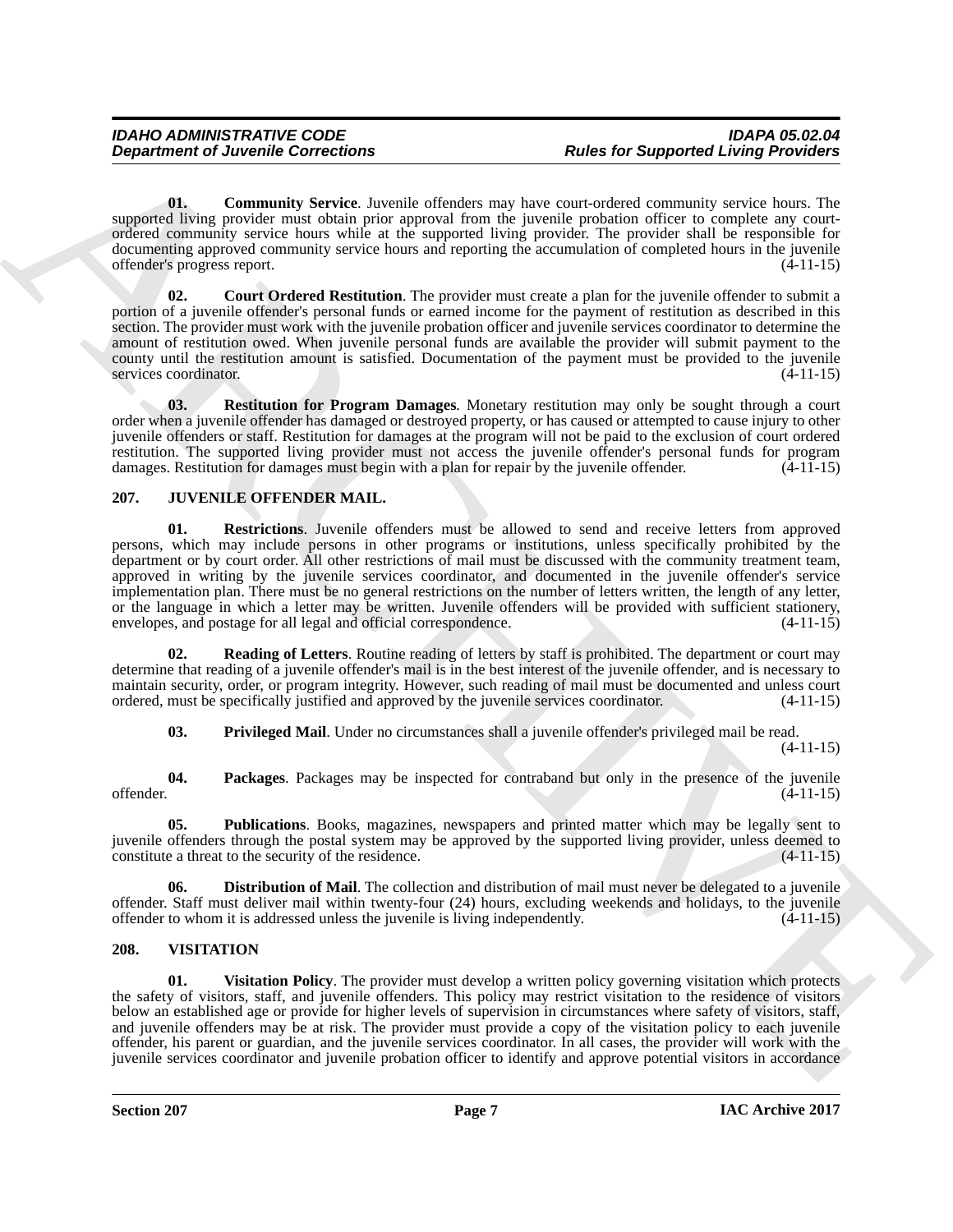with the provider's criteria. (4-11-15)

<span id="page-7-12"></span>**02. Visitor Admission**. If there is reason to believe a visitor is under the influence of alcohol or drugs or possesses illegal contraband, admission into the residence shall be denied. Visitors who bring in items that are unauthorized, but not illegal, must either be denied admission into the program or residence or have these items taken and locked in an area inaccessible to the juvenile offenders during the visit. These items will be returned to the visitors upon their exit from the program or residence. All visitors denied access to the program or residence, and the reason for their denial, must be documented. (4-11-15)

#### <span id="page-7-0"></span>**209. -- 219. (RESERVED)**

#### <span id="page-7-7"></span><span id="page-7-1"></span>**220. SEARCHES FOR CONTRABAND.**

<span id="page-7-11"></span>**01. Searches of Personal Items**. Routine searches of personal items being introduced into the residence may be conducted by staff prior to the juvenile offender taking possession of his property, or when the juvenile offender is returning to the residence from an individual community pass. Search of a juvenile offender's belongings or residence may be done at any time and must be minimally intrusive. (4-11-15) belongings or residence may be done at any time and must be minimally intrusive.

<span id="page-7-10"></span>**02.** Policies and Procedures Governing Consequences. The provider must have written policies and es establishing the consequences for juvenile offenders found with contraband. (4-11-15) procedures establishing the consequences for juvenile offenders found with contraband.

<span id="page-7-9"></span>**03. Documentation of Searches**. All searches must be documented in terms of reason for the search, who conducted the search, what areas were searched, and what type of contraband was found, if any. If a search yields contraband, the juvenile services coordinator will be notified and it must be reported according to the requirements of IDAPA 05.02.01.241, "Rules for Residential Treatment Providers." If necessary, the appropriate law<br>enforcement agency should be notified. (4-11-15) enforcement agency should be notified.

<span id="page-7-8"></span>**04. Contraband Disposal**. All contraband found in the possession of juvenile offenders must be confiscated by staff and secured under lock and key in an area inaccessible to juvenile offenders. Local law enforcement must be notified in the event illegal drugs, paraphernalia, or weapons are found. It shall be the responsibility of the program director, in consultation with the department, to dispose of all contraband not confiscated by police. (4-11-15)

#### <span id="page-7-2"></span>**221. -- 229. (RESERVED)**

#### <span id="page-7-5"></span><span id="page-7-4"></span><span id="page-7-3"></span>**230. PROGRAMMING.**

**Department of Juvenile Convections**<br>
with the probability three department of the state is a state to the state for the state of the state of the state of the state of the state of the state of the state of the state of **01. Basic Program Requirements**. Supported living providers must provide opportunities and services for juvenile offenders to improve their educational and vocational competence, to effectively address underlying behavior problems, and to prepare them for responsible lives in the community. Programs provided must be gender equitable, gender specific, and culturally competent. The ultimate treatment goal for juvenile offenders involved in these programs is the successful return of juvenile offenders to the community without committing further crimes. (4-11-15)

#### <span id="page-7-6"></span>**02. General Requirements**. (4-11-15)

**a.** Providers must provide or coordinate a range of program services specifically designed to address the characteristics of the target population identified in the comprehensive program description and in the admission policy.  $(4-11-15)$ policy.  $(4-11-15)$ 

**b.** Programs that serve a special needs population, such as developmentally delayed or seriously emotionally disturbed juvenile offenders must be able to demonstrate that the program services offered address the needs of the population served by the supported living provider. (4-11-15)

**c.** Programs providing supported living services for individual juvenile offenders must target behaviors, needs, or circumstances stated in their final progress report from the sending facility or program. These services must be clearly identified and described within the program description.  $(4-11-15)$ services must be clearly identified and described within the program description.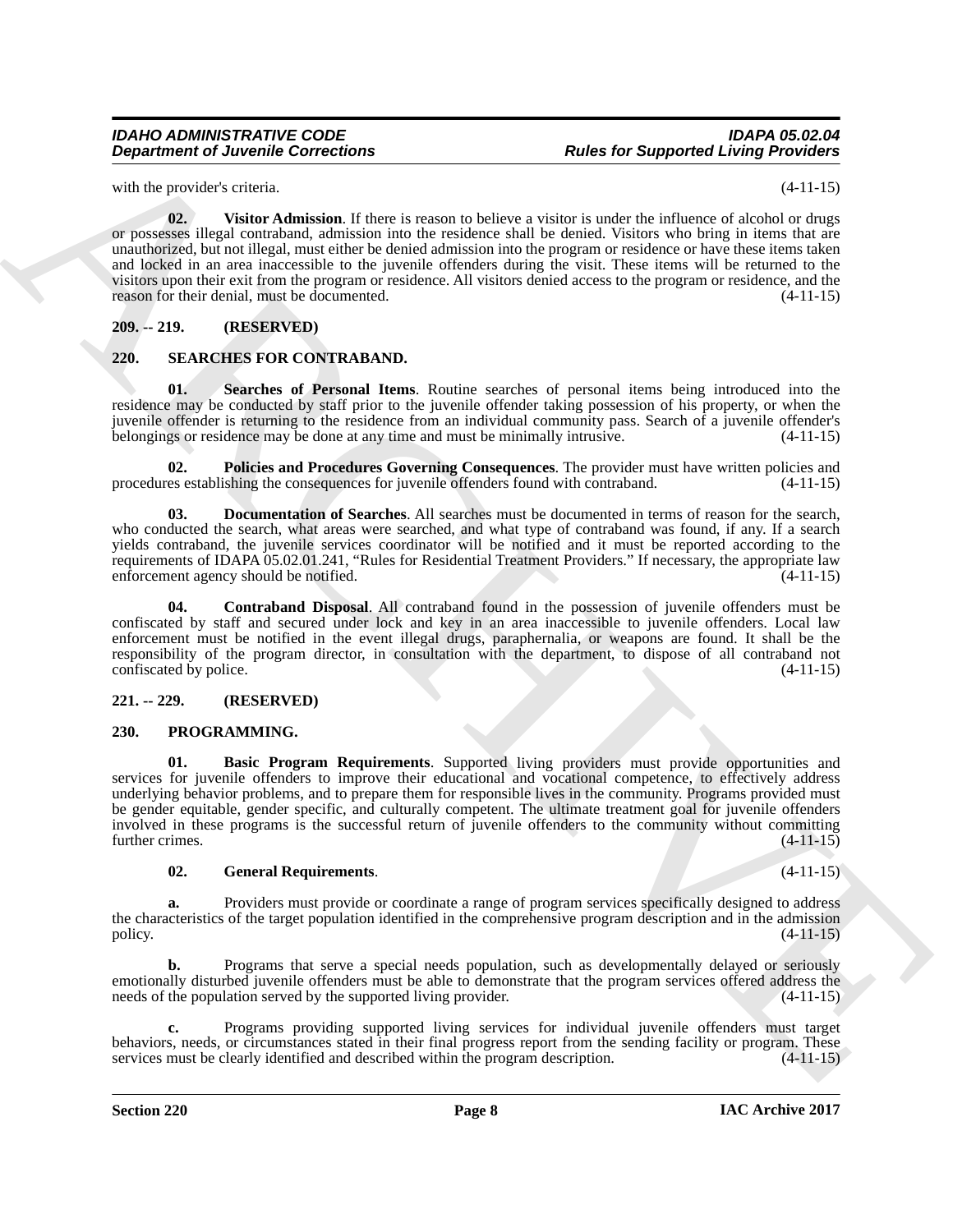#### <span id="page-8-4"></span><span id="page-8-3"></span><span id="page-8-2"></span><span id="page-8-1"></span><span id="page-8-0"></span>**231. GUIDELINES FOR SPECIFIC SERVICES.**

|                                      | <b>Department of Juvenile Corrections</b>                                                                                                                                                                                                                                                                                                                                                                                                                               | <b>Rules for Supported Living Providers</b> |             |
|--------------------------------------|-------------------------------------------------------------------------------------------------------------------------------------------------------------------------------------------------------------------------------------------------------------------------------------------------------------------------------------------------------------------------------------------------------------------------------------------------------------------------|---------------------------------------------|-------------|
| $\mathbf{d}$ .                       | Juvenile offenders must always be aware of the status of their progress within the program and<br>what remains to be done to complete the program. Supported living providers must assure that the basic norms and<br>expectations of the program, including any points, levels, or phases that are a fundamental part of a program, are<br>clearly presented to the juvenile offender and that they are understood.                                                    |                                             | $(4-11-15)$ |
| е.                                   | Programs that contract with the department to serve juvenile offenders and their families must:                                                                                                                                                                                                                                                                                                                                                                         |                                             | $(4-11-15)$ |
| i.                                   | Provide humane, disciplined care and supervision;                                                                                                                                                                                                                                                                                                                                                                                                                       |                                             | $(4-11-15)$ |
| ii.                                  | Provide opportunities for juvenile offender's development of competency and life skills; (4-11-15)                                                                                                                                                                                                                                                                                                                                                                      |                                             |             |
| iii.                                 | Hold juvenile offenders accountable for their delinquent behavior through means such as victim-<br>offender mediation, restorative conferencing, restitution, and community service;                                                                                                                                                                                                                                                                                    |                                             | $(4-11-15)$ |
|                                      | Seek to involve juvenile offender's families in treatment, unless otherwise indicated for the safety<br>and benefit of the juvenile offenders or other family members;                                                                                                                                                                                                                                                                                                  |                                             | $(4-11-15)$ |
| V.                                   | Address the principles of accountability to victims and to the community, competency<br>development, and community protection in case planning and reporting;                                                                                                                                                                                                                                                                                                           |                                             | $(4-11-15)$ |
| V1.                                  | Participate fully with the department and the community treatment team in developing and<br>implementing service plans for juvenile offenders they serve;                                                                                                                                                                                                                                                                                                               |                                             | $(4-11-15)$ |
| vii.                                 | Work with the department to provide juvenile offenders with educational and vocational services<br>based upon their documented needs and abilities; and                                                                                                                                                                                                                                                                                                                 |                                             | $(4-11-15)$ |
| f.                                   | Reintegration services include all aspects of case planning and service delivery designed to<br>facilitate successful return of the juvenile offender to the community.                                                                                                                                                                                                                                                                                                 |                                             | $(4-11-15)$ |
| 231.                                 | <b>GUIDELINES FOR SPECIFIC SERVICES.</b>                                                                                                                                                                                                                                                                                                                                                                                                                                |                                             |             |
| 01.                                  | Behavior Assessment. A current assessment of independent behavior capacity must be used to<br>determine the levels of service needed.                                                                                                                                                                                                                                                                                                                                   |                                             | $(4-11-15)$ |
| 02.<br>service areas of the program. | Counseling and Other Outpatient Services. The supported living provider must schedule all<br>initial outpatient appointments, such as drug and alcohol counseling, for the juvenile offender within five (5) business<br>days of arrival into the program. The provider should be able to demonstrate that counseling interventions are shared<br>in general with other program service providers, and there is broad mutual support for the goals of counseling in all |                                             | $(4-11-15)$ |
| 03.                                  | Life Skills and Independent Living. Programs must be able to demonstrate that juvenile offenders<br>are taught basic life skills consistent with their age and needs. This should include, at a minimum, instruction in:                                                                                                                                                                                                                                                |                                             | $(4-11-15)$ |
| a.                                   | Hygiene and grooming skills;                                                                                                                                                                                                                                                                                                                                                                                                                                            |                                             | $(4-11-15)$ |
| b.                                   | Laundry and maintenance of clothing;                                                                                                                                                                                                                                                                                                                                                                                                                                    |                                             | $(4-11-15)$ |
| c.                                   | Appropriate social skills;                                                                                                                                                                                                                                                                                                                                                                                                                                              |                                             | $(4-11-15)$ |
| d.                                   | Housekeeping;                                                                                                                                                                                                                                                                                                                                                                                                                                                           |                                             | $(4-11-15)$ |
| е.                                   | Use of recreation and leisure time;                                                                                                                                                                                                                                                                                                                                                                                                                                     |                                             | $(4-11-15)$ |
| f.                                   | Use of community resources, such as identifying medical and mental health providers;                                                                                                                                                                                                                                                                                                                                                                                    |                                             | $(4-11-15)$ |
|                                      |                                                                                                                                                                                                                                                                                                                                                                                                                                                                         |                                             |             |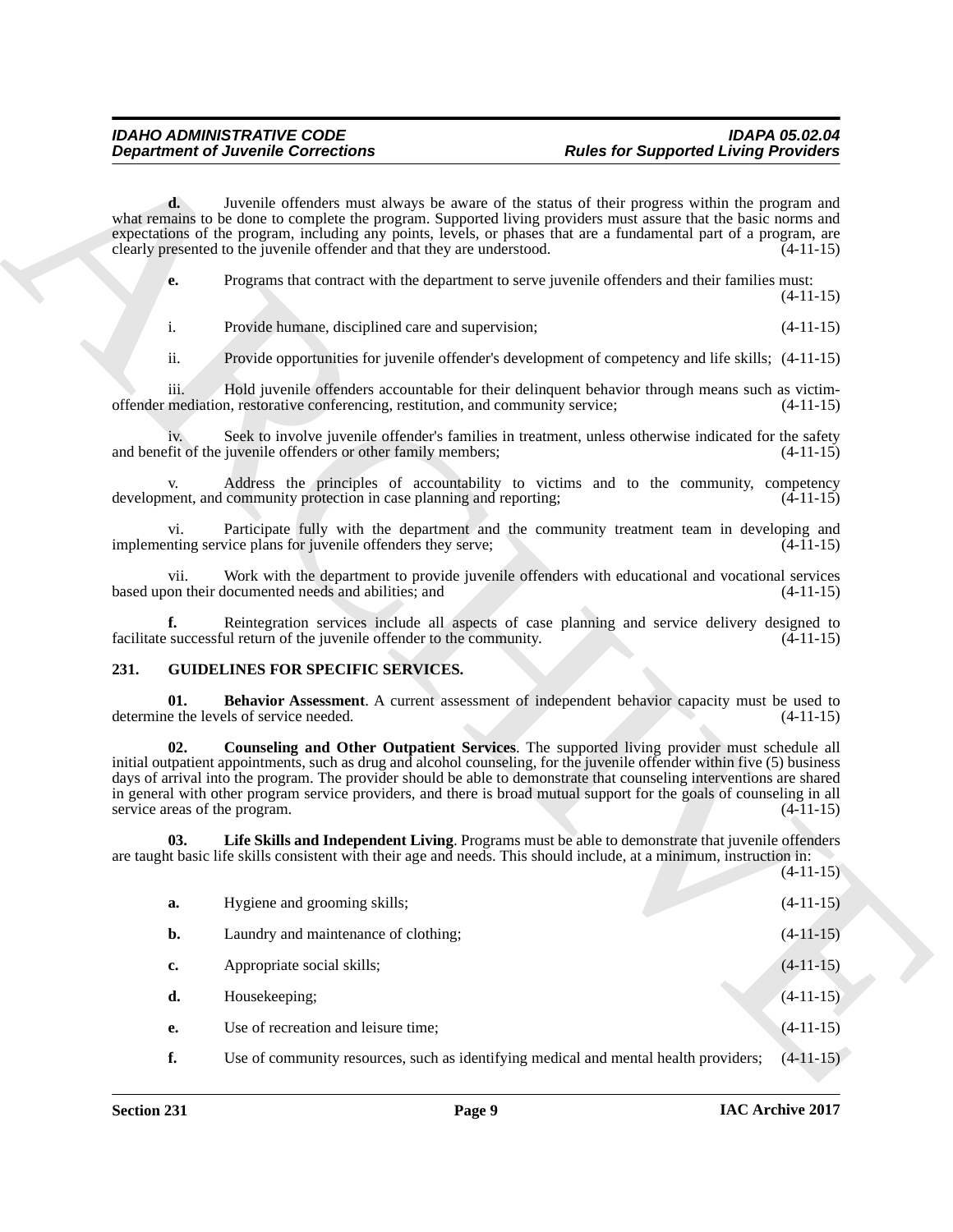| Handling personal finances, and issues such as leases, contracts, cell phone usage and agreements,<br>insurance, banking and credit management with some support and intervention;<br>h.<br>Use of public transportation, where available;<br>i.<br>Budgeting and shopping;<br>Cooking;<br>j.<br>k.<br>Punctuality, attendance and other employment-related matters;<br>Vocational planning and job finding skills;<br>1.<br>Wears clothing appropriate for the weather and activity;<br>m.<br>Obtains and produces identification, as needed; and<br>n.<br>Travels to and from necessary destinations.<br>0.<br>232.<br>CASE MANAGEMENT REPORTING REQUIREMENTS.<br>Each juvenile offender's progress, or lack of progress, through these levels must be clearly documented and must be<br>related to documented behavior. Recommendations for release from department custody should be substantiated by a<br>documented pattern of behavioral change over a period of time. Recommendations for transfer to a higher level of<br>custody must be substantiated by a documented lack of progress over time, or by a serious or violent incident which<br>threatens the safety of others or the stability of the overall program.<br>Service Implementation Plan. Within ten (10) business days of the juvenile offender's admission<br>01.<br>into the program, a written service implementation plan must be developed. The service implementation plan must<br>address the specific goals identified in the most recent progress report and reintegration plan from the sending facility<br>or program. The service implementation plan must address the needs and areas in the reintegration plan.<br>02.<br>Juvenile Offender and Family Involvement. Each juvenile offender and, to the fullest extent<br>possible, the family should be involved in developing the service implementation plan, and in adjusting that plan<br>throughout the course of commitment.<br>$(4-11-15)$<br>Service Implementation Plan Adjustments. The service implementation plan should be adjusted<br>03.<br>throughout placement with the concurrence of the juvenile services coordinator following communication with the<br>community treatment team. Specifically, the service implementation plan should be adjusted as new needs are<br>identified, as goals are achieved, and as plans for reintegration are finalized.<br>Participation in the Progress Assessment/Reclassification. The provider may be asked by the<br>04.<br>juvenile services coordinator to provide input necessary for periodic reassessments of the juvenile offender's progress<br>and current risk level. In all cases, the provider must participate to the fullest extent possible.<br>05.<br><b>Progress Notes.</b> Bi-weekly progress notes must be filed recording each juvenile offender's<br>progress toward completing the service implementation plan and submitted to the juvenile services coordinator.<br>06.<br><b>Progress Report.</b> A written progress report must be submitted to the juvenile services coordinator<br>and any designees at least every month, and must include current bank statements and reconciled monthly budget.<br>The progress report should focus on areas of positive change in behavior and attitudes, as well as on the factors<br>required for a successful release from department custody. Areas of need that were included in the service<br>implementation plan and identified in Subsection 232.01 of these rules should also be referenced in the progress<br>report. Each progress report should also note any changes or further development of the reintegration plan and should<br>detail the level of involvement of the parent or guardian in treatment. | <b>Rules for Supported Living Providers</b> | <b>Department of Juvenile Corrections</b> |  |
|--------------------------------------------------------------------------------------------------------------------------------------------------------------------------------------------------------------------------------------------------------------------------------------------------------------------------------------------------------------------------------------------------------------------------------------------------------------------------------------------------------------------------------------------------------------------------------------------------------------------------------------------------------------------------------------------------------------------------------------------------------------------------------------------------------------------------------------------------------------------------------------------------------------------------------------------------------------------------------------------------------------------------------------------------------------------------------------------------------------------------------------------------------------------------------------------------------------------------------------------------------------------------------------------------------------------------------------------------------------------------------------------------------------------------------------------------------------------------------------------------------------------------------------------------------------------------------------------------------------------------------------------------------------------------------------------------------------------------------------------------------------------------------------------------------------------------------------------------------------------------------------------------------------------------------------------------------------------------------------------------------------------------------------------------------------------------------------------------------------------------------------------------------------------------------------------------------------------------------------------------------------------------------------------------------------------------------------------------------------------------------------------------------------------------------------------------------------------------------------------------------------------------------------------------------------------------------------------------------------------------------------------------------------------------------------------------------------------------------------------------------------------------------------------------------------------------------------------------------------------------------------------------------------------------------------------------------------------------------------------------------------------------------------------------------------------------------------------------------------------------------------------------------------------------------------------------------------------------------------------------------------------------------------------------------------------------------------------------------------------------------------------------------------------------------------------------------------------------------------------------------------------------------------------------------------------------------------------------------------------------------------------------------------------------------------------------------------------------------------------------------------------------------------------|---------------------------------------------|-------------------------------------------|--|
|                                                                                                                                                                                                                                                                                                                                                                                                                                                                                                                                                                                                                                                                                                                                                                                                                                                                                                                                                                                                                                                                                                                                                                                                                                                                                                                                                                                                                                                                                                                                                                                                                                                                                                                                                                                                                                                                                                                                                                                                                                                                                                                                                                                                                                                                                                                                                                                                                                                                                                                                                                                                                                                                                                                                                                                                                                                                                                                                                                                                                                                                                                                                                                                                                                                                                                                                                                                                                                                                                                                                                                                                                                                                                                                                                                                            | $(4-11-15)$                                 |                                           |  |
|                                                                                                                                                                                                                                                                                                                                                                                                                                                                                                                                                                                                                                                                                                                                                                                                                                                                                                                                                                                                                                                                                                                                                                                                                                                                                                                                                                                                                                                                                                                                                                                                                                                                                                                                                                                                                                                                                                                                                                                                                                                                                                                                                                                                                                                                                                                                                                                                                                                                                                                                                                                                                                                                                                                                                                                                                                                                                                                                                                                                                                                                                                                                                                                                                                                                                                                                                                                                                                                                                                                                                                                                                                                                                                                                                                                            | $(4-11-15)$                                 |                                           |  |
|                                                                                                                                                                                                                                                                                                                                                                                                                                                                                                                                                                                                                                                                                                                                                                                                                                                                                                                                                                                                                                                                                                                                                                                                                                                                                                                                                                                                                                                                                                                                                                                                                                                                                                                                                                                                                                                                                                                                                                                                                                                                                                                                                                                                                                                                                                                                                                                                                                                                                                                                                                                                                                                                                                                                                                                                                                                                                                                                                                                                                                                                                                                                                                                                                                                                                                                                                                                                                                                                                                                                                                                                                                                                                                                                                                                            | $(4-11-15)$                                 |                                           |  |
|                                                                                                                                                                                                                                                                                                                                                                                                                                                                                                                                                                                                                                                                                                                                                                                                                                                                                                                                                                                                                                                                                                                                                                                                                                                                                                                                                                                                                                                                                                                                                                                                                                                                                                                                                                                                                                                                                                                                                                                                                                                                                                                                                                                                                                                                                                                                                                                                                                                                                                                                                                                                                                                                                                                                                                                                                                                                                                                                                                                                                                                                                                                                                                                                                                                                                                                                                                                                                                                                                                                                                                                                                                                                                                                                                                                            | $(4-11-15)$                                 |                                           |  |
|                                                                                                                                                                                                                                                                                                                                                                                                                                                                                                                                                                                                                                                                                                                                                                                                                                                                                                                                                                                                                                                                                                                                                                                                                                                                                                                                                                                                                                                                                                                                                                                                                                                                                                                                                                                                                                                                                                                                                                                                                                                                                                                                                                                                                                                                                                                                                                                                                                                                                                                                                                                                                                                                                                                                                                                                                                                                                                                                                                                                                                                                                                                                                                                                                                                                                                                                                                                                                                                                                                                                                                                                                                                                                                                                                                                            | $(4-11-15)$                                 |                                           |  |
|                                                                                                                                                                                                                                                                                                                                                                                                                                                                                                                                                                                                                                                                                                                                                                                                                                                                                                                                                                                                                                                                                                                                                                                                                                                                                                                                                                                                                                                                                                                                                                                                                                                                                                                                                                                                                                                                                                                                                                                                                                                                                                                                                                                                                                                                                                                                                                                                                                                                                                                                                                                                                                                                                                                                                                                                                                                                                                                                                                                                                                                                                                                                                                                                                                                                                                                                                                                                                                                                                                                                                                                                                                                                                                                                                                                            | $(4-11-15)$                                 |                                           |  |
|                                                                                                                                                                                                                                                                                                                                                                                                                                                                                                                                                                                                                                                                                                                                                                                                                                                                                                                                                                                                                                                                                                                                                                                                                                                                                                                                                                                                                                                                                                                                                                                                                                                                                                                                                                                                                                                                                                                                                                                                                                                                                                                                                                                                                                                                                                                                                                                                                                                                                                                                                                                                                                                                                                                                                                                                                                                                                                                                                                                                                                                                                                                                                                                                                                                                                                                                                                                                                                                                                                                                                                                                                                                                                                                                                                                            | $(4-11-15)$                                 |                                           |  |
|                                                                                                                                                                                                                                                                                                                                                                                                                                                                                                                                                                                                                                                                                                                                                                                                                                                                                                                                                                                                                                                                                                                                                                                                                                                                                                                                                                                                                                                                                                                                                                                                                                                                                                                                                                                                                                                                                                                                                                                                                                                                                                                                                                                                                                                                                                                                                                                                                                                                                                                                                                                                                                                                                                                                                                                                                                                                                                                                                                                                                                                                                                                                                                                                                                                                                                                                                                                                                                                                                                                                                                                                                                                                                                                                                                                            | $(4-11-15)$                                 |                                           |  |
|                                                                                                                                                                                                                                                                                                                                                                                                                                                                                                                                                                                                                                                                                                                                                                                                                                                                                                                                                                                                                                                                                                                                                                                                                                                                                                                                                                                                                                                                                                                                                                                                                                                                                                                                                                                                                                                                                                                                                                                                                                                                                                                                                                                                                                                                                                                                                                                                                                                                                                                                                                                                                                                                                                                                                                                                                                                                                                                                                                                                                                                                                                                                                                                                                                                                                                                                                                                                                                                                                                                                                                                                                                                                                                                                                                                            | $(4-11-15)$                                 |                                           |  |
|                                                                                                                                                                                                                                                                                                                                                                                                                                                                                                                                                                                                                                                                                                                                                                                                                                                                                                                                                                                                                                                                                                                                                                                                                                                                                                                                                                                                                                                                                                                                                                                                                                                                                                                                                                                                                                                                                                                                                                                                                                                                                                                                                                                                                                                                                                                                                                                                                                                                                                                                                                                                                                                                                                                                                                                                                                                                                                                                                                                                                                                                                                                                                                                                                                                                                                                                                                                                                                                                                                                                                                                                                                                                                                                                                                                            | $(4-11-15)$                                 |                                           |  |
|                                                                                                                                                                                                                                                                                                                                                                                                                                                                                                                                                                                                                                                                                                                                                                                                                                                                                                                                                                                                                                                                                                                                                                                                                                                                                                                                                                                                                                                                                                                                                                                                                                                                                                                                                                                                                                                                                                                                                                                                                                                                                                                                                                                                                                                                                                                                                                                                                                                                                                                                                                                                                                                                                                                                                                                                                                                                                                                                                                                                                                                                                                                                                                                                                                                                                                                                                                                                                                                                                                                                                                                                                                                                                                                                                                                            | $(4-11-15)$                                 |                                           |  |
|                                                                                                                                                                                                                                                                                                                                                                                                                                                                                                                                                                                                                                                                                                                                                                                                                                                                                                                                                                                                                                                                                                                                                                                                                                                                                                                                                                                                                                                                                                                                                                                                                                                                                                                                                                                                                                                                                                                                                                                                                                                                                                                                                                                                                                                                                                                                                                                                                                                                                                                                                                                                                                                                                                                                                                                                                                                                                                                                                                                                                                                                                                                                                                                                                                                                                                                                                                                                                                                                                                                                                                                                                                                                                                                                                                                            | $(4-11-15)$                                 |                                           |  |
|                                                                                                                                                                                                                                                                                                                                                                                                                                                                                                                                                                                                                                                                                                                                                                                                                                                                                                                                                                                                                                                                                                                                                                                                                                                                                                                                                                                                                                                                                                                                                                                                                                                                                                                                                                                                                                                                                                                                                                                                                                                                                                                                                                                                                                                                                                                                                                                                                                                                                                                                                                                                                                                                                                                                                                                                                                                                                                                                                                                                                                                                                                                                                                                                                                                                                                                                                                                                                                                                                                                                                                                                                                                                                                                                                                                            | $(4-11-15)$                                 |                                           |  |
|                                                                                                                                                                                                                                                                                                                                                                                                                                                                                                                                                                                                                                                                                                                                                                                                                                                                                                                                                                                                                                                                                                                                                                                                                                                                                                                                                                                                                                                                                                                                                                                                                                                                                                                                                                                                                                                                                                                                                                                                                                                                                                                                                                                                                                                                                                                                                                                                                                                                                                                                                                                                                                                                                                                                                                                                                                                                                                                                                                                                                                                                                                                                                                                                                                                                                                                                                                                                                                                                                                                                                                                                                                                                                                                                                                                            | $(4-11-15)$                                 |                                           |  |
|                                                                                                                                                                                                                                                                                                                                                                                                                                                                                                                                                                                                                                                                                                                                                                                                                                                                                                                                                                                                                                                                                                                                                                                                                                                                                                                                                                                                                                                                                                                                                                                                                                                                                                                                                                                                                                                                                                                                                                                                                                                                                                                                                                                                                                                                                                                                                                                                                                                                                                                                                                                                                                                                                                                                                                                                                                                                                                                                                                                                                                                                                                                                                                                                                                                                                                                                                                                                                                                                                                                                                                                                                                                                                                                                                                                            | $(4-11-15)$                                 |                                           |  |

#### <span id="page-9-7"></span><span id="page-9-6"></span><span id="page-9-5"></span><span id="page-9-4"></span><span id="page-9-3"></span><span id="page-9-2"></span><span id="page-9-1"></span><span id="page-9-0"></span>**232. CASE MANAGEMENT REPORTING REQUIREMENTS.**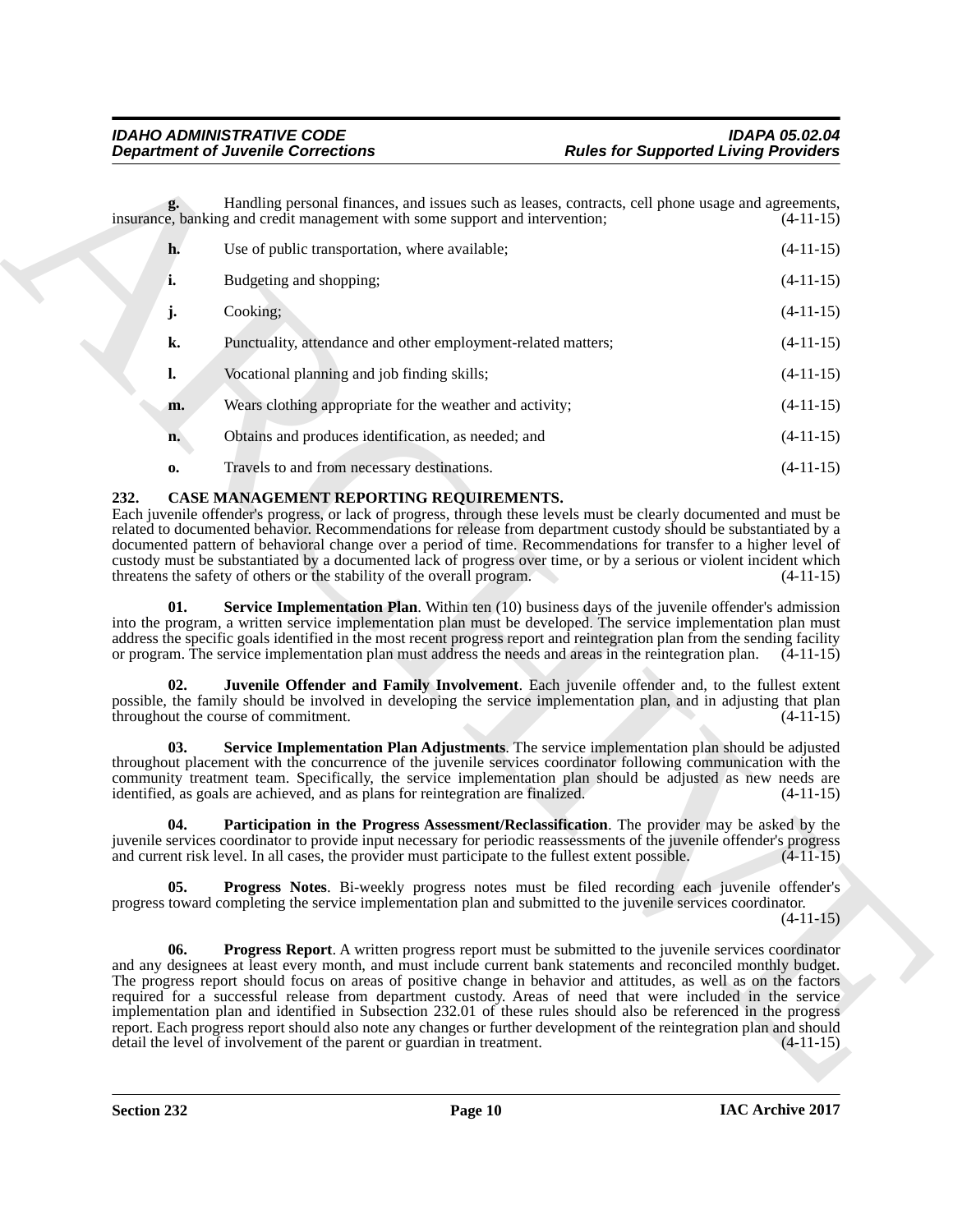#### <span id="page-10-2"></span><span id="page-10-1"></span>*IDAHO ADMINISTRATIVE CODE IDAPA 05.02.04 Rules for Supported Living Providers*

|                                | <b>Department of Juvenile Corrections</b>                                                                                                                                                                                                                                                                                                                                                                                                                                                                                                                                                                                                                  | <b>Rules for Supported Living Providers</b> |             |
|--------------------------------|------------------------------------------------------------------------------------------------------------------------------------------------------------------------------------------------------------------------------------------------------------------------------------------------------------------------------------------------------------------------------------------------------------------------------------------------------------------------------------------------------------------------------------------------------------------------------------------------------------------------------------------------------------|---------------------------------------------|-------------|
| 07.                            | Relapse Prevention Plan. The supported living provider shall receive a working copy of the<br>juvenile offender's relapse prevention plan from the department. The provider must work with the juvenile to<br>continue developing the relapse prevention plan form provided as the juvenile experiences increased exposure to the<br>community. The supported living provider must send the relapse prevention plan to the juvenile services coordinator<br>and any designees prior to the juvenile offender's release from department custody.                                                                                                            |                                             | $(4-11-15)$ |
| 08.                            | Final Progress Report. A final progress report must be submitted to the juvenile services<br>coordinator and any designees no earlier than ten (10) calendar days prior to the juvenile offender's anticipated<br>completion of the program, and no later than the date of release. This recommendation must include:                                                                                                                                                                                                                                                                                                                                      |                                             | $(4-11-15)$ |
| a.                             | A current summary of the juvenile offender's progress;                                                                                                                                                                                                                                                                                                                                                                                                                                                                                                                                                                                                     |                                             | $(4-11-15)$ |
| b.                             | A summary of the efforts to reach the juvenile offender's goals and objectives, including education;                                                                                                                                                                                                                                                                                                                                                                                                                                                                                                                                                       |                                             | $(4-11-15)$ |
| c.                             | Any unresolved goals or objectives;                                                                                                                                                                                                                                                                                                                                                                                                                                                                                                                                                                                                                        |                                             | $(4-11-15)$ |
| d.                             | Recommendation for continuing services, including education, in the home community; and                                                                                                                                                                                                                                                                                                                                                                                                                                                                                                                                                                    |                                             | $(4-11-15)$ |
| <b>e.</b>                      | The current address of the juvenile.                                                                                                                                                                                                                                                                                                                                                                                                                                                                                                                                                                                                                       |                                             | $(4-11-15)$ |
| well documented reason.        | <b>Report Distribution.</b> Copies of the service implementation plan, progress reports, relapse<br>prevention plan, and final progress report must be distributed by the provider to the juvenile offender and the juvenile<br>services coordinator and any designees. The juvenile services coordinator will review and forward the progress report<br>to the juvenile probation officer, appropriate court, and parent or guardian, unless the juvenile offender's family has<br>been excluded from treatment by the juvenile services coordinator and the respective clinical supervisor for some                                                      |                                             | $(4-11-15)$ |
| 233.                           | <b>OVERNIGHT COMMUNITY PASSES.</b>                                                                                                                                                                                                                                                                                                                                                                                                                                                                                                                                                                                                                         |                                             |             |
|                                | Any pass involving an overnight stay away from the residence, or involving special circumstances such as a sexual<br>victim in the home, requires a written plan detailing supervision and safety measures to be taken, an itinerary for the<br>visit, transportation plan, and must be approved in writing five (5) business days in advance by the juvenile services<br>coordinator. Each time a juvenile offender leaves on and returns from an overnight community pass, the provider<br>must notify the juvenile correctional center in Nampa of this movement, promptly at the time that the juvenile<br>offender leaves and at the time he returns. |                                             | $(4-11-15)$ |
| 01.                            | <b>Potential Risk to Public Safety.</b> If the pass is to the home of a parent or guardian, providers must<br>provide parents or guardians with clearly written guidelines for approved passes, which must be signed by parents or<br>guardians indicating their understanding and willingness to comply with those guidelines. The department's pass<br>form may be used for this purpose. If the department's form is not used, the form signed and agreed to by the<br>individual assuming responsibility for supervision must contain at least the following information:                                                                              |                                             | $(4-11-15)$ |
| a.                             | The juvenile offender's name and date of birth;                                                                                                                                                                                                                                                                                                                                                                                                                                                                                                                                                                                                            |                                             | $(4-11-15)$ |
| b.                             | The name, address and telephone number of the individual assuming responsibility;                                                                                                                                                                                                                                                                                                                                                                                                                                                                                                                                                                          |                                             | $(4-11-15)$ |
| c.<br>of return;               | Authorized days, dates and times for the pass, including the specific date and time of departure and                                                                                                                                                                                                                                                                                                                                                                                                                                                                                                                                                       |                                             | $(4-11-15)$ |
| d.<br>expected to be involved; | A complete listing of the anticipated locations and activities in which the juvenile offender is                                                                                                                                                                                                                                                                                                                                                                                                                                                                                                                                                           |                                             | $(4-11-15)$ |
| e.                             | Specific plans for supervision and telephone checks to verify compliance with the pass conditions;                                                                                                                                                                                                                                                                                                                                                                                                                                                                                                                                                         |                                             | $(4-11-15)$ |

#### <span id="page-10-4"></span><span id="page-10-3"></span><span id="page-10-0"></span>**233. OVERNIGHT COMMUNITY PASSES.**

<span id="page-10-5"></span>

|  | The juvenile offender's name and date of birth; |  |  | $(4-11-15)$ |
|--|-------------------------------------------------|--|--|-------------|
|--|-------------------------------------------------|--|--|-------------|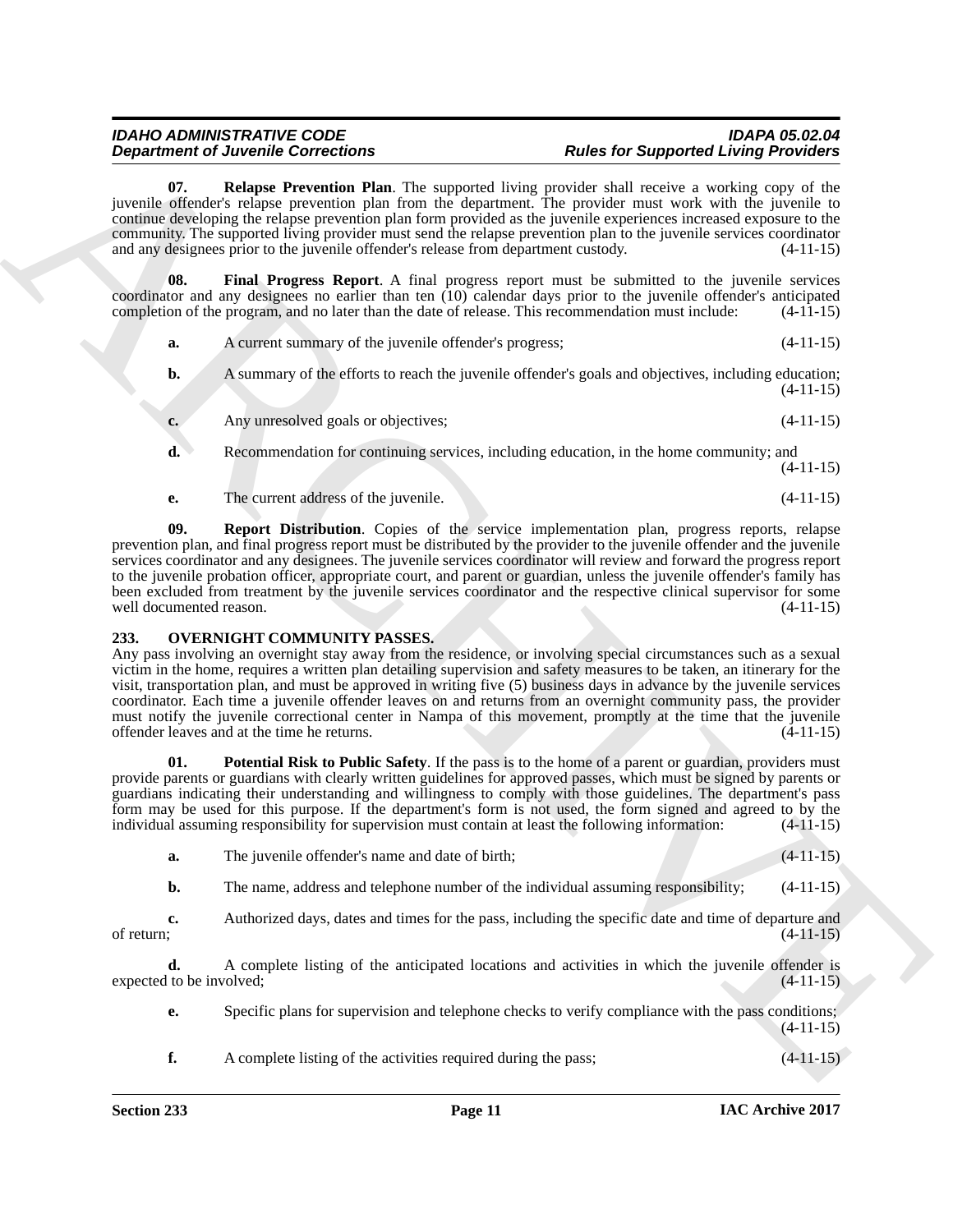| g. | Specific stipulations prohibiting: | $(4-11-15)$ |
|----|------------------------------------|-------------|
|    |                                    |             |

|                               | $(4-11-15)$ |
|-------------------------------|-------------|
| The use of alcohol and drugs; |             |

ii. Involvement in any illegal activity, or association with others who may be or have been involved in illegal behavior;

| $\cdots$ |                                                |             |
|----------|------------------------------------------------|-------------|
| - 111.   | Participation in sexual relations of any kind: | $(4-11-15)$ |
|          |                                                |             |
|          |                                                |             |
|          |                                                |             |

iv. Possession of any kind of firearm or weapon; (4-11-15)

<span id="page-11-6"></span>v. Any violation of the terms of probation; and  $(4-11-15)$ 

**h.** Specific stipulations about search and drug testing upon return, and the possible consequences for violation of any of the terms of the pass agreement. (4-11-15)

**02. Frequency**. Documentation of the exact date and time of the juvenile offender's departure from the residence for a pass, and his return, must be maintained along with complete information about the individual assuming physical custody, transportation, and supervision during the pass. (4-11-15)

<span id="page-11-5"></span>**03. Documentation**. Documentation of the exact date and time of the juvenile offender's departure from the residence for a pass, and his return, must be maintained along with complete information about the individual assuming physical custody, transportation, and supervision during the pass. (4-11-15)

#### <span id="page-11-3"></span><span id="page-11-1"></span><span id="page-11-0"></span>**234. ACTIVITIES**

**Department of Juvenile Connections**<br>
Space Connections<br>
Space Connections<br>
A. The next distribution predictions<br>
The next distribution of exact distributions of experiments with other subseques that  $(11+15)$ <br>  $\frac{1}{2}$ <br> **01. Recreational Activities**. A pass authorizing the participation of juvenile offenders in outdoor recreational or work activities with an increased risk or overnight trips must be signed by the juvenile services coordinator and juvenile probation officer prior to the activity. Any proposed activity that involves boating, rappelling, rock climbing, or higher risk activity must also have the prior approval, in writing, of the department's regional superintendent. (4-11-15)

#### <span id="page-11-4"></span>**02. Staff Requirements for Group Activities**. (4-11-15)

**a.** A basic first aid kit will be taken with the group. At least one (1) person certified in first aid and  $CPR$  must accompany the group.  $(4-11-15)$ 

**b.** Swimming, boating, or rafting will only be allowed when a staff in attendance has certification in rescue and water safety or if a lifeguard is on duty. All juvenile offenders involved in boating or rafting activities must wear an approved personal flotation device. (4-11-15)

**c.** All participants will be recorded in the activity plan and identified as program clients, staff, or volunteers. The individual staff or volunteer satisfying the above first aid and CPR requirements must be identified in the plan.  $(4-11-15)$ 

**d.** There will be no consumption of alcoholic beverages or illicit drugs by juvenile offenders, staff, volunteers, or interns. (4-11-15)

**03.** Consent Forms. Recreational activities identified as presenting a higher risk require prior written approval in accordance with Subsection 234.01 of these rules. Each juvenile offender must have prior written consent from the department's regional superintendent. Consent must include: (4-11-15)

<span id="page-11-2"></span>

| а. | Permission for the juvenile offender's participation; | $(4-11-15)$ |
|----|-------------------------------------------------------|-------------|
| b. | Acknowledgement of planned activities; and            | $(4-11-15)$ |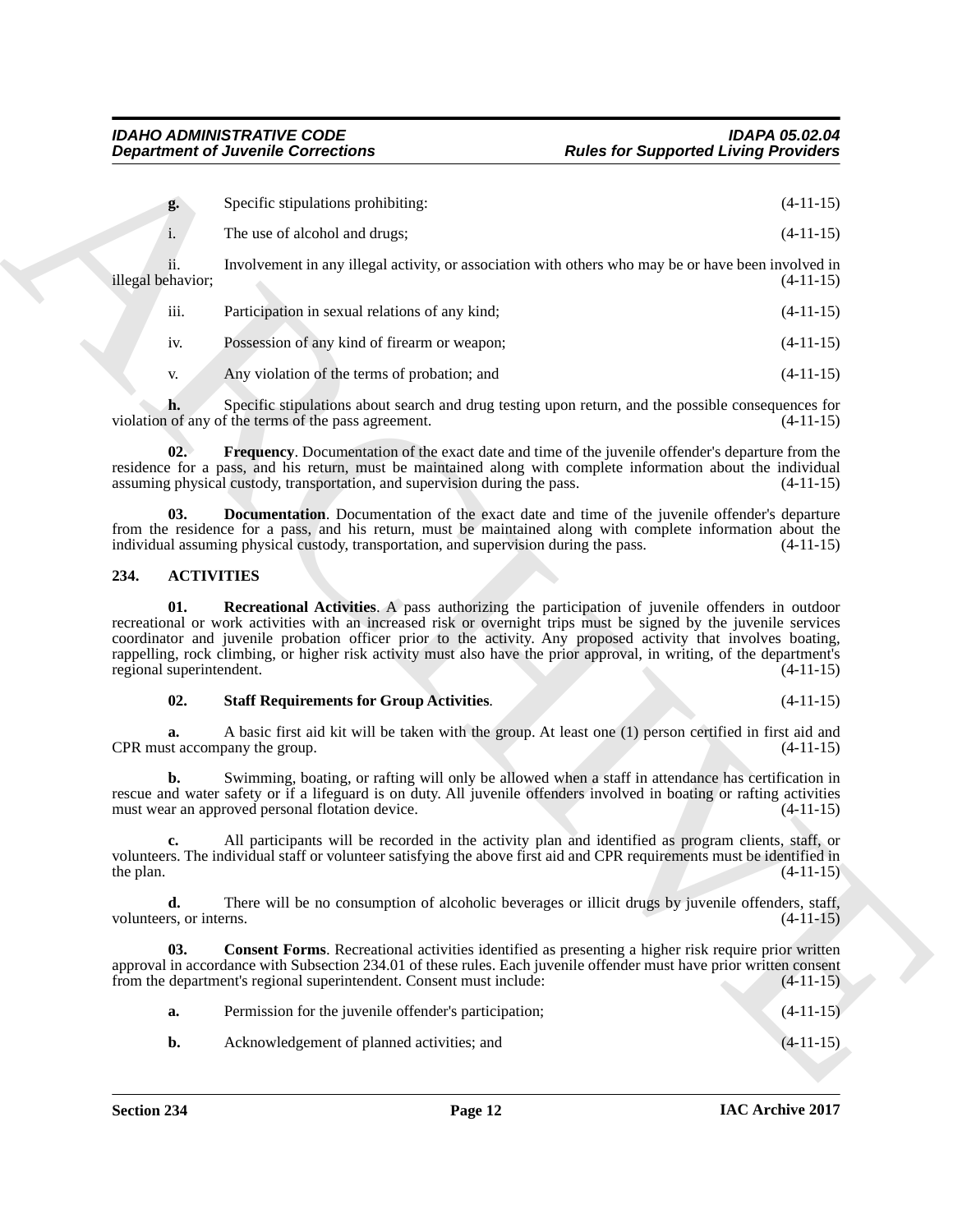#### <span id="page-12-7"></span><span id="page-12-5"></span><span id="page-12-3"></span><span id="page-12-0"></span>**235. OUT-OF-STATE TRAVEL.**

|                          | <b>Department of Juvenile Corrections</b>                                                                        | <b>Rules for Supported Living Providers</b>                                                                                                                                                                                                                                                                                                                                                                                                                                                                                                                                                                                                                                                                                                |
|--------------------------|------------------------------------------------------------------------------------------------------------------|--------------------------------------------------------------------------------------------------------------------------------------------------------------------------------------------------------------------------------------------------------------------------------------------------------------------------------------------------------------------------------------------------------------------------------------------------------------------------------------------------------------------------------------------------------------------------------------------------------------------------------------------------------------------------------------------------------------------------------------------|
| c.                       |                                                                                                                  | Permission for the provider to seek or administer necessary medical attention in an emergency.<br>$(4-11-15)$                                                                                                                                                                                                                                                                                                                                                                                                                                                                                                                                                                                                                              |
| 04.                      |                                                                                                                  | <b>Activity Reports.</b> At the conclusion of each overnight or high risk recreational activity pass, the<br>provider must document in the juvenile offender's file and include in the progress report, any significant positive or<br>negative events that transpired while the juvenile offender was on pass. Any unusual occurrences must be reported to<br>the juvenile services coordinator and documented on an incident report as identified in IDAPA 05.02.01.241, "Rules<br>for Residential Treatment Providers." A drug screening urinalysis may be conducted on each returning juvenile<br>offender, at the expense of the provider, and the results of that exam reported to the juvenile services coordinator.<br>$(4-11-15)$ |
| 235.                     | <b>OUT-OF-STATE TRAVEL.</b><br>sequence of action and approval is as follows:                                    | When a supported living provider is planning an out-of-state trip for any of its juvenile offenders, the facility<br>administrator must obtain prior written authorization from the regional clinical supervisor or designee. The necessary<br>$(4-11-15)$                                                                                                                                                                                                                                                                                                                                                                                                                                                                                 |
| 01.                      | writing fourteen (14) business days in advance of the scheduled trip with the following:                         | Notification. The residential treatment provider must notify the juvenile services coordinator in<br>$(4-11-15)$                                                                                                                                                                                                                                                                                                                                                                                                                                                                                                                                                                                                                           |
| a.                       | Dates of the scheduled trip;                                                                                     | $(4-11-15)$                                                                                                                                                                                                                                                                                                                                                                                                                                                                                                                                                                                                                                                                                                                                |
| b.                       | Location of the trip;                                                                                            | $(4-11-15)$                                                                                                                                                                                                                                                                                                                                                                                                                                                                                                                                                                                                                                                                                                                                |
| c.                       | Purpose of the trip;                                                                                             | $(4-11-15)$                                                                                                                                                                                                                                                                                                                                                                                                                                                                                                                                                                                                                                                                                                                                |
| d.                       | Transportation arrangements;                                                                                     | $(4-11-15)$                                                                                                                                                                                                                                                                                                                                                                                                                                                                                                                                                                                                                                                                                                                                |
| e.<br>phone number); and |                                                                                                                  | Where the juvenile offender will be staying if overnight accommodations are required (address and<br>$(4-11-15)$                                                                                                                                                                                                                                                                                                                                                                                                                                                                                                                                                                                                                           |
| f.                       | Who is going, such as juvenile offender, and name and position of staff.                                         | $(4-11-15)$                                                                                                                                                                                                                                                                                                                                                                                                                                                                                                                                                                                                                                                                                                                                |
| 02.                      |                                                                                                                  | <b>Prior Approval.</b> The provider must obtain all necessary approvals prior to authorizing travel.<br>$(4-11-15)$                                                                                                                                                                                                                                                                                                                                                                                                                                                                                                                                                                                                                        |
| 03.                      | requires a travel permit and compliance with the Interstate Compact for Juveniles.                               | Interstate Compact for Juveniles. Any out-of-state travel for more than twenty-four (24) hours<br>$(4-11-15)$                                                                                                                                                                                                                                                                                                                                                                                                                                                                                                                                                                                                                              |
| 236.                     | DRUG SCREENS OF JUVENILE OFFENDERS.<br>screen must immediately be reported to the juvenile services coordinator. | Drug screens may be done randomly or on an as needed basis at the supported living provider's expense with the<br>approval of the provider's program director. A record must be kept of all drug screens and results. A positive drug<br>$(4-11-15)$                                                                                                                                                                                                                                                                                                                                                                                                                                                                                       |
| 237.                     | PLANNING FOR RELEASE OR TRANSFER.                                                                                |                                                                                                                                                                                                                                                                                                                                                                                                                                                                                                                                                                                                                                                                                                                                            |
| 01.<br>the program.      |                                                                                                                  | Application for Developmental Disability Services. The supported living provider shall be<br>responsible for compiling and submitting the necessary documentation that will determine if the juvenile offender is<br>eligible for developmental disability services. The provider must begin this process upon the juvenile's admission into<br>$(4-11-15)$                                                                                                                                                                                                                                                                                                                                                                                |
| 02.                      | make the final decision regarding transfer or release from department custody.                                   | <b>Reintegration Staffing.</b> The juvenile services coordinator shall convene a reintegration staffing<br>which will include the juvenile offender's probation officer, the provider, the juvenile offender's parent or guardian if<br>applicable, and the juvenile offender. At a minimum, the reintegration staffing must consider and, to the extent<br>possible, solidify plans to address any ongoing medical or mental health, substance abuse, social skills, education,<br>vocation, independent living, and other special needs. Based upon the results of that staffing, the department will<br>$(4-11-15)$                                                                                                                     |
|                          |                                                                                                                  |                                                                                                                                                                                                                                                                                                                                                                                                                                                                                                                                                                                                                                                                                                                                            |

#### <span id="page-12-8"></span><span id="page-12-6"></span><span id="page-12-4"></span><span id="page-12-1"></span>**236. DRUG SCREENS OF JUVENILE OFFENDERS.**

#### <span id="page-12-11"></span><span id="page-12-10"></span><span id="page-12-9"></span><span id="page-12-2"></span>**237. PLANNING FOR RELEASE OR TRANSFER.**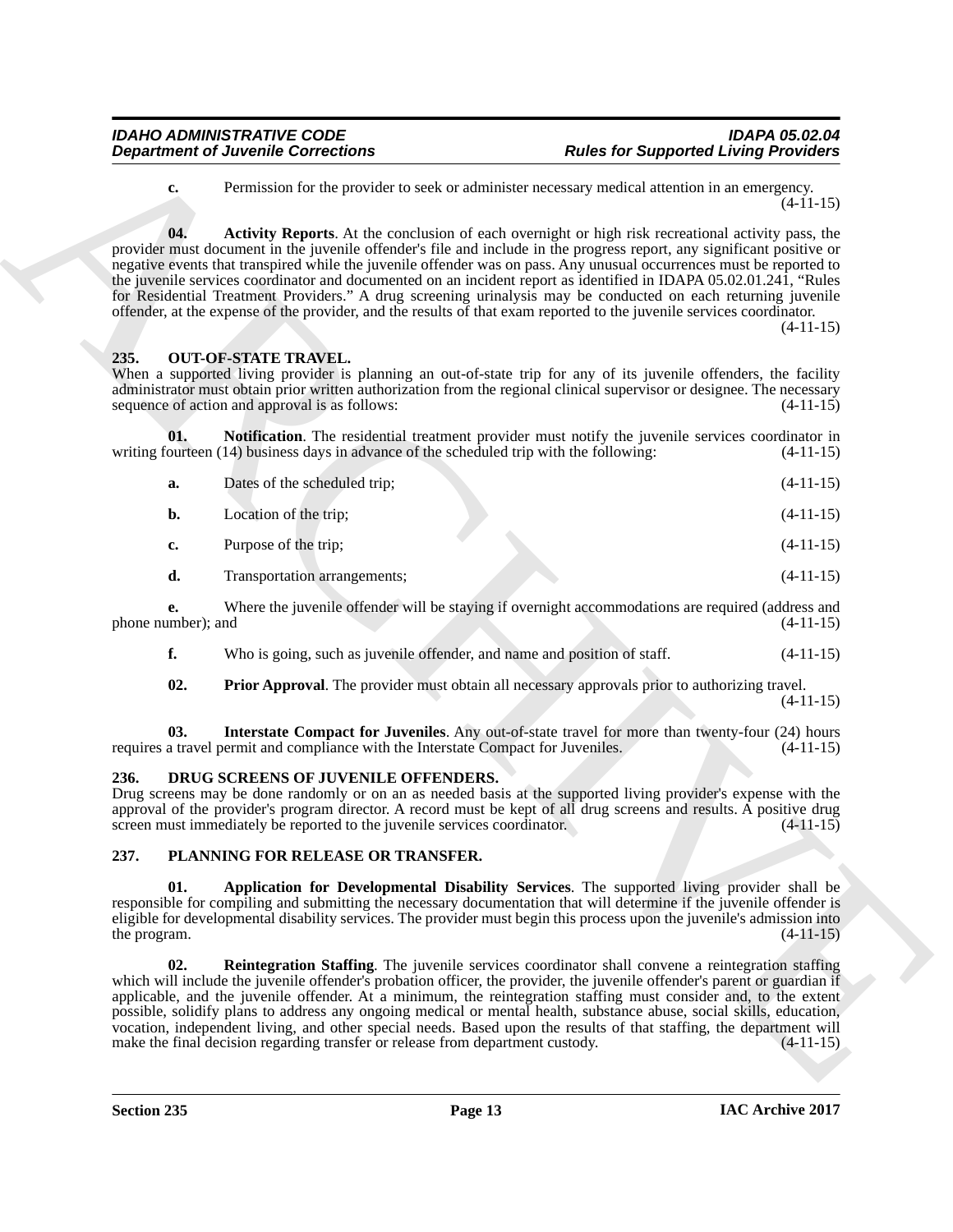## **Department of Juvenile Corrections**

<span id="page-13-5"></span>**03. Check-Out Procedures**. Prior to the release from department custody or transfer, the provider must have completed a Provider Juvenile Check-Out Form supplied by the department. The form must be dated, signed by the juvenile offender, and forwarded to the juvenile services coordinator and any designees on the actual date that the juvenile offender is released from department custody. (4-11-15)

If transferring, the provider must provide the juvenile offender's Medicaid card and all medications or agency authorized to transport the juvenile offender.  $(4-11-15)$ to the individual or agency authorized to transport the juvenile offender.

**b.** Within two (2) business days after a juvenile offender is released from department custody, the provider must send any available dental or medical records to the privacy officer at the juvenile correctional center in Nampa. (4-11-15)

#### <span id="page-13-6"></span>**04. Termination Prior to Completion**. (4-11-15)

**a.** When a provider believes a juvenile offender is at risk for transfer prior to release from department custody, the juvenile services coordinator must be notified as far in advance as possible so that a staffing with the regional clinical supervisor and, if necessary, the department's regional superintendent, may be held. The purpose of this staffing is to consider the circumstances which may require the transfer, and to make every effort to address the concerns with the provider to avoid the necessity of making another placement. The provider must document these efforts at problem solving. The department will make a decision about transfer based upon the results of this staffing and any subsequent work agreed upon with the provider. (4-11-15)

**b.** If it is determined that the juvenile offender is not eligible for developmental disability services, the d living provider must notify the juvenile services coordinator as soon as possible. (4-11-15) supported living provider must notify the juvenile services coordinator as soon as possible.

**c.** The provider can request transfer of a juvenile offender in the following circumstances:  $(4-11-15)$ 

i. A pattern of documented behavior clearly indicating a lack of progress; or (4-11-15)

ii. Commission of one (1) or more serious or violent incidents that jeopardize the safety and security of individuals or the program. (4-11-15)

**d.** In matters involving life, health, and safety of any juvenile in department custody, the department shall remove the juvenile offender immediately. (4-11-15)

**e.** A final progress report must include, at a minimum, a report on progress or lack of progress on all service implementation plan areas, and recommendations for follow-up. The report must be forwarded to the juvenile services coordinator within twenty-four (24) hours of transfer. (4-11-15)

#### <span id="page-13-0"></span>**238. -- 249. (RESERVED)**

#### <span id="page-13-3"></span><span id="page-13-2"></span><span id="page-13-1"></span>**250. EDUCATION SERVICES.**

**Department of Alverence Concerns the University of Representation of Representation of Alverence Concerns and the Concerns and the Concerns and the Concerns and the Concerns and the Concerns and the Concerns and the Conc 01. Appropriate Services**. The provider must ensure that each juvenile offender is given appropriate educational and vocational services that are consistent with the juvenile offender's abilities and needs, taking into consideration age, level of functioning, and any educational requirements specified by state or federal law. Providers must assure that educational services provided as a part of an overall program play an integral part in the process of reclaiming juvenile offenders to responsible roles in society. Educational services must strive to facilitate positive behavior change by helping juvenile offenders to develop abilities in academic, workplace, and technological areas; to restructure harmful or limiting cognitive patterns; and, to adopt appropriate social interactions skills. Educational services provided by providers must use whatever combination of approaches and motivations that will best facilitate the learning process in conjunction with the service implementation plan. All educational services provided must meet all mandates of the Elementary Secondary Education Act (ESEA), the Individuals with Disabilities Education Act (IDEA), the Family Educational Rights and Privacy Act (FERPA), and the Rehabilitation Act of 1973 (Section 504). 504). (4-11-15)

<span id="page-13-4"></span>**02. Mandatory Enrollment**. Providers must ensure that all juvenile offenders involved in their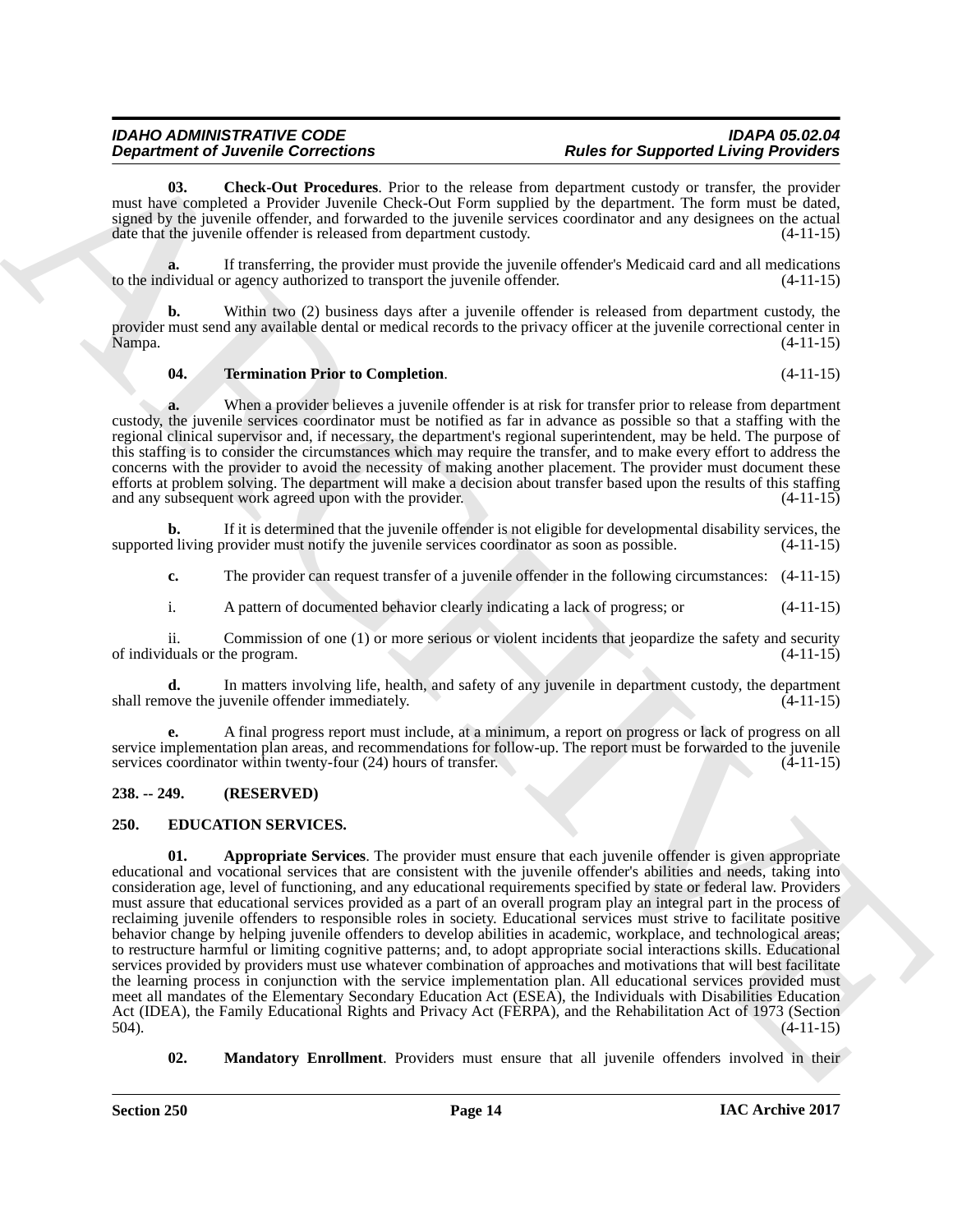programs who are of mandatory school age in the applicable state, or who have not yet obtained a General Educational Development (GED) or high school diploma, are enrolled in a school system or in a program approved and certified by the applicable state's Department of Education to provide both special education and other services. For those who have obtained a GED or high school diploma, an appropriate educational and vocational service must be provided in accordance with the service implementation plan. (4-11-15)

#### <span id="page-14-0"></span>**251. -- 259. (RESERVED)**

#### <span id="page-14-12"></span><span id="page-14-10"></span><span id="page-14-1"></span>**260. PROVISION OF MEDICAL SERVICES.**

**Dependent of Development Sometimes** in the application of the forest for Supported University Process.<br>
The statistic of the statistic statistic statistic statistic statistic statistic statistic statistic statistic stati **01. Medical Care**. Each juvenile offender must be provided with medical, dental, optical, mental health, emergency or any other related health services while in the provider's care. Each provider must have access, on a twenty-four (24) hour basis, to a licensed general hospital, clinic or physician, psychiatrist, and dentist to provide juvenile offenders with professional and qualified physical or mental health services, including medications. The provider must coordinate services and assist juvenile offender in interpreting and complying with any follow up care as requested by healthcare provider. Any time a juvenile offender receives treatment under this section or for any health related service, a copy of any medical or dental assessments, treatments, test results, and follow up care must<br>be forwarded to the department's regional R.N. be forwarded to the department's regional R.N.

<span id="page-14-13"></span>**02. Medical Consent**. As part of the admission process, the provider must have a copy of the department's Release of Information and Consent form signed by a juvenile offender over eighteen (18) years of age.<br>The consent form must be filed in the juvenile offender's case file maintained by the provider. (4-11-15) The consent form must be filed in the juvenile offender's case file maintained by the provider.

<span id="page-14-11"></span>**03. Emergency Medical Treatment**. In cases of emergency medical treatment requiring signed authorization for juveniles in the custody of the department, the authorization may be signed by the department's regional R.N. or designee. This does not restrict the provider from taking action in life and death situations.

(4-11-15)

<span id="page-14-14"></span>**04. Reimbursement Sources**. The provider must utilize private insurance or Medicaid, if available, for funding medical, dental, optical, mental health, or related services, and pharmaceutical products for any juvenile offender. The provider shall not seek reimbursement from private insurance or Medicaid for health services that are the fiscal responsibility of the provider pursuant to its contract with the department. Any health services not listed in these rules, other than emergency treatment, which was not approved in advance by the department's regional R.N. or designee, will be at the expense of the provider. (4-11-15)

#### <span id="page-14-4"></span><span id="page-14-2"></span>**261. ADMISSION HEALTH SERVICES AND TREATMENT RECORDS.**

<span id="page-14-7"></span>**01. Prior Approval**. Prior approval or review from the department's regional R.N. is required for all health services, other than emergency services. Prior approval may be given for up to five (5) routine, pre-scheduled medical appointments. (4-11-15) medical appointments.

<span id="page-14-6"></span>**02. Medical Records**. The provider must assist the juvenile offender in organizing medical information, instructions, prescriptions and any necessary follow up papers in a designated medical folder. Any time a juvenile offender receives treatment under this section or for any health related service, the provider must retain the original medical record and must immediately send a copy to the department's regional R.N.  $(4-11-15$ original medical record and must immediately send a copy to the department's regional R.N.

<span id="page-14-5"></span>**03. Medical Billing**. The direct care provider must submit medical bills directly to the department's regional R.N. that approved the provision of services. (4-11-15)

#### <span id="page-14-8"></span><span id="page-14-3"></span>**262. PRIVACY OF MEDICAL RECORDS AND INFORMATION.**

To the extent the provider has medical information, confidentiality of personal health information of each juvenile offender must be maintained in accordance with the Privacy Regulations promulgated under HIPAA of 1996 or, if more stringent, the laws of the applicable state. Compliance with these regulations is the responsibility of the provider. Staff shall be provided information about a juvenile offender's medical condition only when that knowledge is necessary for the performance of their job duties. (4-11-15) is necessary for the performance of their job duties.

<span id="page-14-9"></span>**01.** Privacy Officer. The provider must appoint a privacy officer to oversee that the control and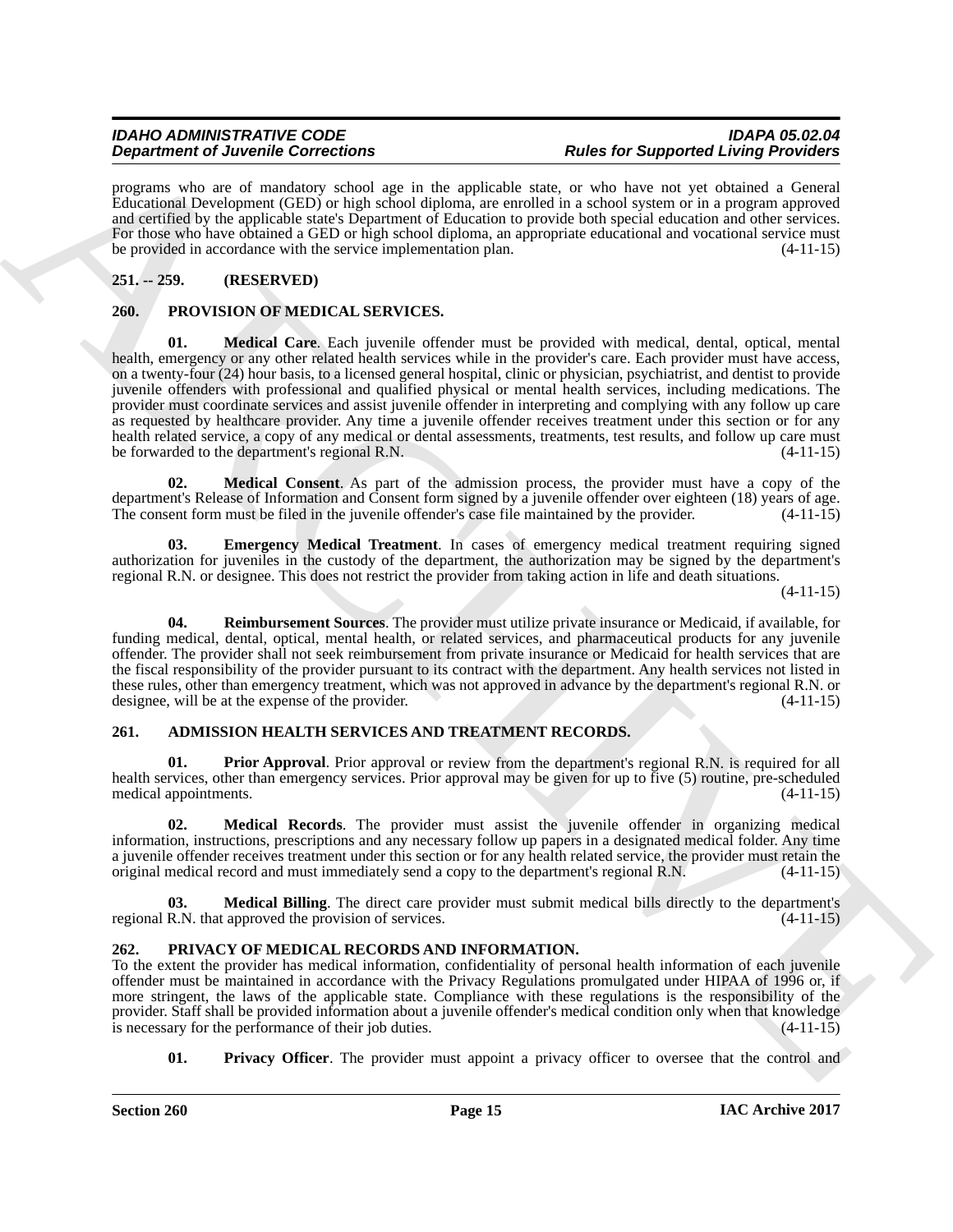maintenance of all juvenile offender health and medical records is in compliance with the federal Privacy<br>Regulations 45 Code of Federal Regulations Sections 160 and 164. (4-11-15) Regulations, 45 Code of Federal Regulations Sections 160 and 164.

<span id="page-15-15"></span>**02. Separate Records**. All juvenile offender medical and health records must be kept in files that are physically separated from other juvenile offender files and information, and under a system of security against unauthorized access. (4-11-15)

#### <span id="page-15-9"></span><span id="page-15-0"></span>**263. NOTIFICATION OF CRITICAL HEALTH INCIDENTS.**

The provider must immediately report critical medical and mental health incidents according to IDAPA 05.02.01.241, "Rules for Residential Treatment Providers." (4-11-15)

#### <span id="page-15-8"></span><span id="page-15-4"></span><span id="page-15-1"></span>**264. INFECTIOUS DISEASES.**

**Expandent of Archives Concertents**<br> **Expandent of Archives Concertes Concert and the state of the state for Supported Living Providers<br>
Republic to the state of the state of the state of the state of the state of the sta 01. Policies**. The provider must establish policies and procedures for serving juvenile offenders with infectious diseases such as tuberculosis, hepatitis, and HIV or AIDS. These policies and procedures should address the management of infectious diseases, provide an orientation for new staff and juvenile offenders concerning the diseases, and ongoing education for staff and juvenile offenders regarding these diseases. Policies and procedures should be updated as new information becomes available. Individual health information or counseling will be made available by a medical health professional for juvenile offenders diagnosed with an infectious disease. (4-11-15)

<span id="page-15-6"></span>**02. HIV Testing**. In accordance with law, a juvenile offender over age fourteen (14) may request that he be tested for the presence of HIV. Any such juvenile offender requesting to be tested should be taken to a public health facility or, if available, a facility which accepts Medicaid reimbursement for administration of the test.

(4-11-15)

<span id="page-15-5"></span>**03. Examinations**. Examinations must be performed on any juvenile offender by medical professionals for all symptomatic cases of communicable diseases such as tuberculosis, ova and parasites, infectious hepatitis, and sexually transmitted diseases. Juvenile offenders will be tested and, if indicated, treated. (4-11-15)

<span id="page-15-7"></span>**04. Notifications**. The provider must notify the department's regional R.N. within three (3) business ny positive test results, treatment recommendations, and follow up care. (4-11-15) days of any positive test results, treatment recommendations, and follow up care.

#### <span id="page-15-10"></span><span id="page-15-2"></span>**265. PREGNANCY.**

<span id="page-15-11"></span>**01. Individual Medical Plan**. Within the individual medical plan, specific goals and objectives will be developed when a pregnancy has been diagnosed. The plan must be based on the orders of the juvenile offender's licensed healthcare provider and must include special care, location for delivery, regular medical check-ups, and special dietary and recreational needs. A copy of the individual medical plan will be sent to the department's regional R.N. (4-11-15) R.N.  $(4-11-15)$ 

<span id="page-15-14"></span>**02. Parenting Classes**. Parenting classes must be an integral part of the individual medical plan for all pregnant female juvenile offenders. This service should also be offered as a priority to male juvenile offenders in department custody who are already fathers or whose spouse or girlfriend is expecting a child. (4-11-15)

<span id="page-15-13"></span>**03. Medicaid Reimbursement**. Medical services relating to pregnancy must be provided by a licensed healthcare provider and facility accepting Medicaid reimbursement, unless medical expenses are paid by the juvenile offender's family. (4-11-15)

<span id="page-15-12"></span>**04. Infant Care**. When an infant is delivered and the mother continues in department custody, the infant must be placed with an appropriate family member or in the temporary care of the Family and Children Services Division of the Idaho Department of Health and Welfare, subject to any necessary court approval. At no time shall the infant remain in the provider's facility. (4-11-15)

#### <span id="page-15-16"></span><span id="page-15-3"></span>**266. REFUSAL OF TREATMENT.**

Refusal of medications or treatment recommended by a physician for three (3) days requires immediate notification to the department's regional R.N. according to IDAPA 05.02.01.241, "Rules for Residential Treatment Providers."

 $(4-11-15)$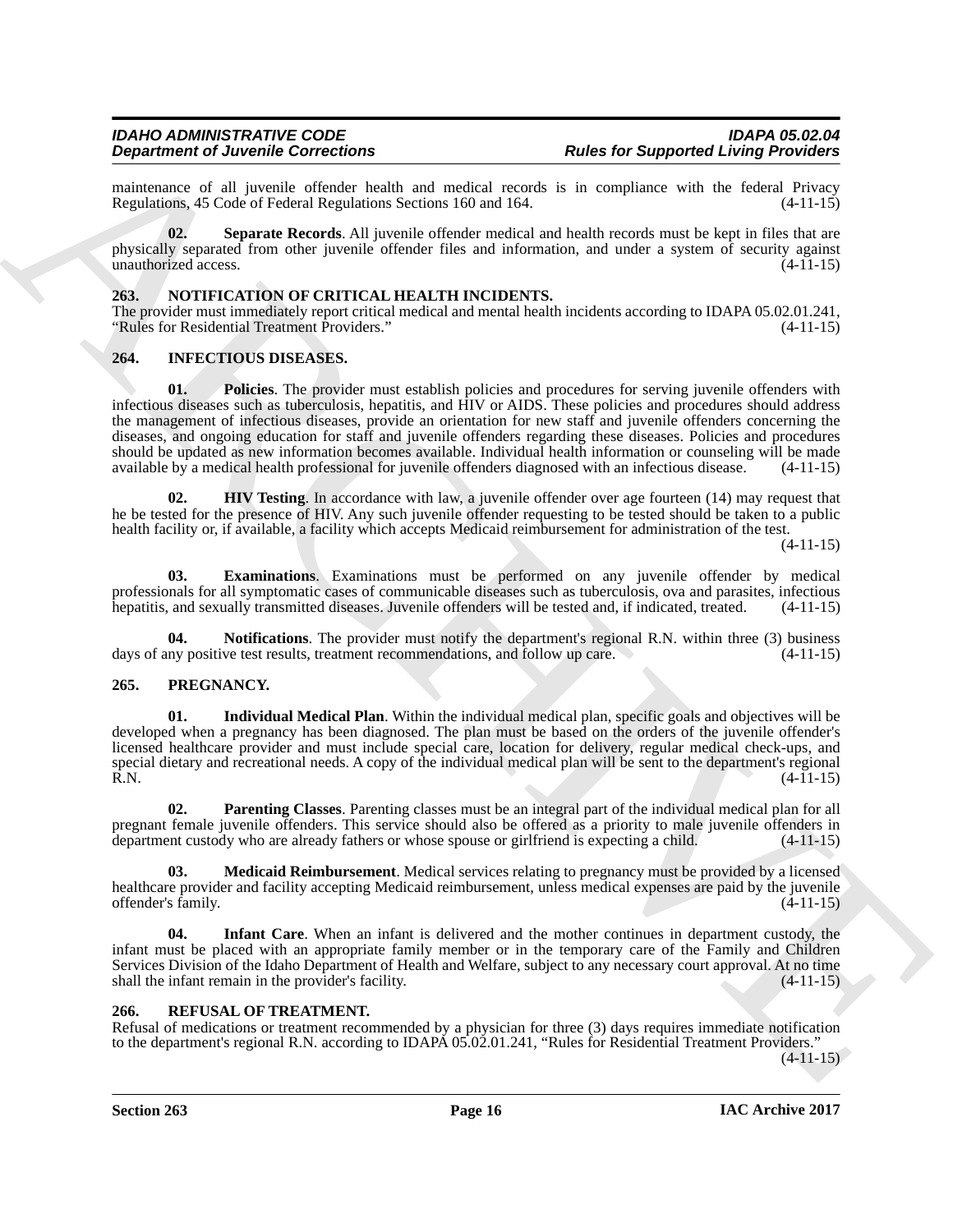<span id="page-16-5"></span><span id="page-16-4"></span>**01. Refusal of Recommended Treatment by Physician**. If a juvenile offender chooses to refuse treatment or medication recommended by a physician, the juvenile offender must sign a detailed statement refusing this care. This refusal form must be sent from the direct care service provider to the regional R.N. (4-11-15)

**Department of Juvenile Conventions**<br>
Under all Recommendation of the properties in a procedure of the properties of the system of the system of the system of the system of the system of the system of the system of the sy **02. Where Refusal Poses Significant Risk**. If a juvenile offender refuses a treatment or medication for a condition which poses a significant risk of death or permanent physical impairment, the provider must issue its approval for the immediate administration of the medical treatment or medication in accordance with standard practice.  $(4-11-15)$ 

#### <span id="page-16-6"></span><span id="page-16-0"></span>**267. USE OF MEDICATIONS.**

The provider must have written policies and procedures governing the use and administration of medication to juvenile offenders. Policies must conform to all applicable laws and regulations including, but not limited to, those of the Idaho Department of Health and Welfare. (4-11-15)

<span id="page-16-7"></span>**01. Medication Management Upon Arrival**. If the juvenile offender is taking medication, the supported living provider must schedule an initial medication management appointment for the juvenile offender within five (5) business days of arrival into the program. (4-11-15) within five  $(5)$  business days of arrival into the program.

**02. Notification**. If initiating or modifying any medication, the department's regional R.N. must be notified. Notification must include the following: (4-11-15)

<span id="page-16-8"></span>**a.** The name of the prescribed medication; (4-11-15)

**b.** The name and phone number of the prescribing doctor, nurse practitioner, or physician's assistant;  $(4-11-15)$ and  $(4-11-15)$ 

<span id="page-16-3"></span>**c.** The reason the medication is being prescribed. (4-11-15)

#### <span id="page-16-1"></span>**268. FIRST AID KITS.**

Each provider must maintain first aid kits. Basic first aid kits that do not include medications or sharp tools may be kept unlocked. Any complete first aid kit with medications, wound rinses, scissors, tweezers, or other such objects must be kept locked and placed in areas of the residence readily accessible to staff. (4-11-15) must be kept locked and placed in areas of the residence readily accessible to staff.

#### <span id="page-16-2"></span>**269. -- 999. (RESERVED)**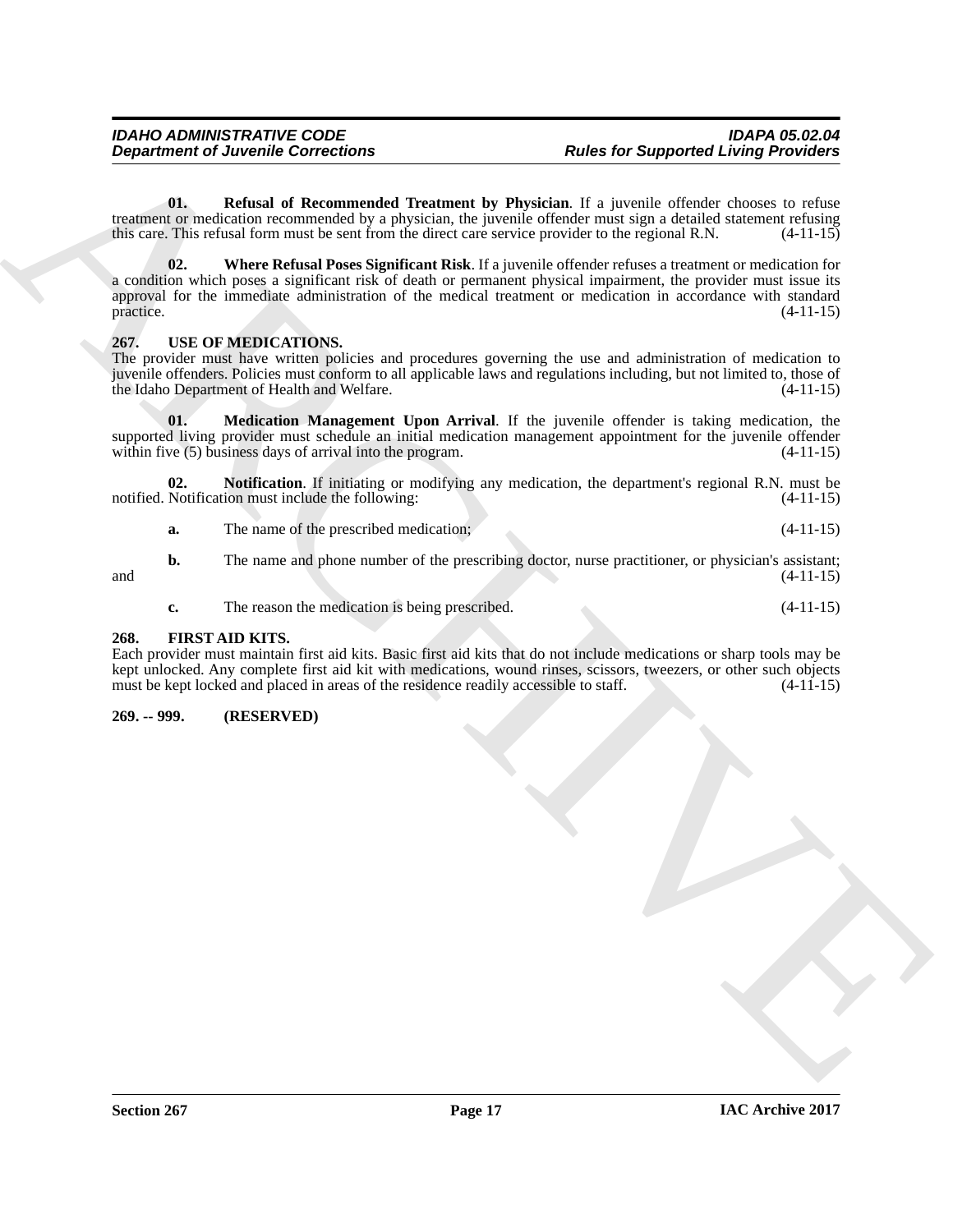## *Subject Index*

### **A**

Activities 12 Activity Reports 13 Consent Forms 12 Recreational Activities 12 Staff Requirements for Group Activities 12 Administrative Appeals 3 Admission Health Services & Treatment Records 15 Medical Billing 15 Medical Records 15 Prior Approval 15 Applicability 4 Authority To Inspect 5 Inspections 5 Site Visit 5

#### **C**

Case Management Reporting Requirements 10 Final Progress Report 11 Juvenile Offender and Family Involvement 10 Participation in the Progress Assessment/ Reclassification 10 Progress Notes 10 Progress Report 10 Relapse Prevention Plan 11 Report Distribution 11 Service Implementation Plan 10 Service Implementation Plan Adjustments 10 Clothing & Personal Items 5 Community Service & Restitution 6 Community Service 7 Court Ordered Restitution 7 Restitution for Program Damages 7

#### **D**

Definitions 3 Education Plan 3 General Education Student 4 Health Services 4 Independent Living Services 4 Individual Community Pass 4 Individual Education Plan  $(IEP) 4$ Medical Health Professional 4 Privileged Mail 4 Drug Screens Of Juvenile Offenders 13

#### **E**

Education Services 14 Appropriate Services 14

Mandatory Enrollment 14 Employment Of Juvenile Offenders 5 Employment Opportunities 6

#### **F**

First Aid Kits 17 Food Service 5

#### **G**

Guidelines For Specific Services 9 Behavior Assessment 9 Counseling & Other Outpatient Services 9 Life Skills & Independent Living 9

#### **I**

Incorporation By Reference 3 Infectious Diseases 16 Examinations 16 HIV Testing 16 Notifications 16 Policies 16 Initiation Of Services 4

#### **J**

Juvenile Offender Mail 7 Distribution of Mail 7 Packages 7 Privileged Mail 7 Publications 7 Reading of Letters 7 Restrictions 7

#### **L**

Legal Authority 3 Interstate Compact on Juveniles Section 20-504(10), Idaho Code 3 Section 20-504(12), Idaho Code 3

#### **N**

Notification Of Critical Health Incidents 16

#### **O**

Office -- Office Hours -- Mailing Address And Street Address Out-of-State Travel 13 Interstate Compact for Juveniles 13 Notification 13 Prior Approval 13 Overnight Community Passes 11 Documentation 12 Frequency 12 Potential Risk to Public

#### Safety 11

[A](#page-11-4) divide a later of the interaction of the interaction of the interaction of the interaction of the interaction of the interaction of the interaction of the interaction of the interaction of the interaction of the interac **P** Personal Funds Funds Handled by a Provider 6 Juvenile Offenders with Earned Income 6 Personal Funds Reporting Requirements 6 Transfer of Personal Funds 6 Planning For Release Or Transfer 13 Application for Developmental Disability Services 13 Check-Out Procedures 14 Reintegration Staffing 13 Termination Prior to Completion 14 Pregnancy 16 Individual Medical Plan 16 Infant Care 16 Medicaid Reimbursement 16 Parenting Classes 16 Privacy Of Medical Records & Information 15 Privacy Officer 15 Separate Records 16 Programming 8 Basic Program Requirements 8 General Requirements 8 Provision Of Medical Services 15 Emergency Medical Treatment 15 Medical Care 15 Medical Consent 15 Reimbursement Sources 15 Public Records Act Compliance 3

#### **R**

Refusal Of Treatment 16 Refusal of Recommended Treatment by Physician 17 Where Refusal Poses Significant Risk 17 Religious Services 5 Attendance 5 Transportation 5 Visits 5 Voluntary Practice 5

### **S**

Searches For Contraband 8 Contraband Disposal 8 Documentation of Searches 8 Policies and Procedures Governing Consequences 8 Searches of Personal Items 8